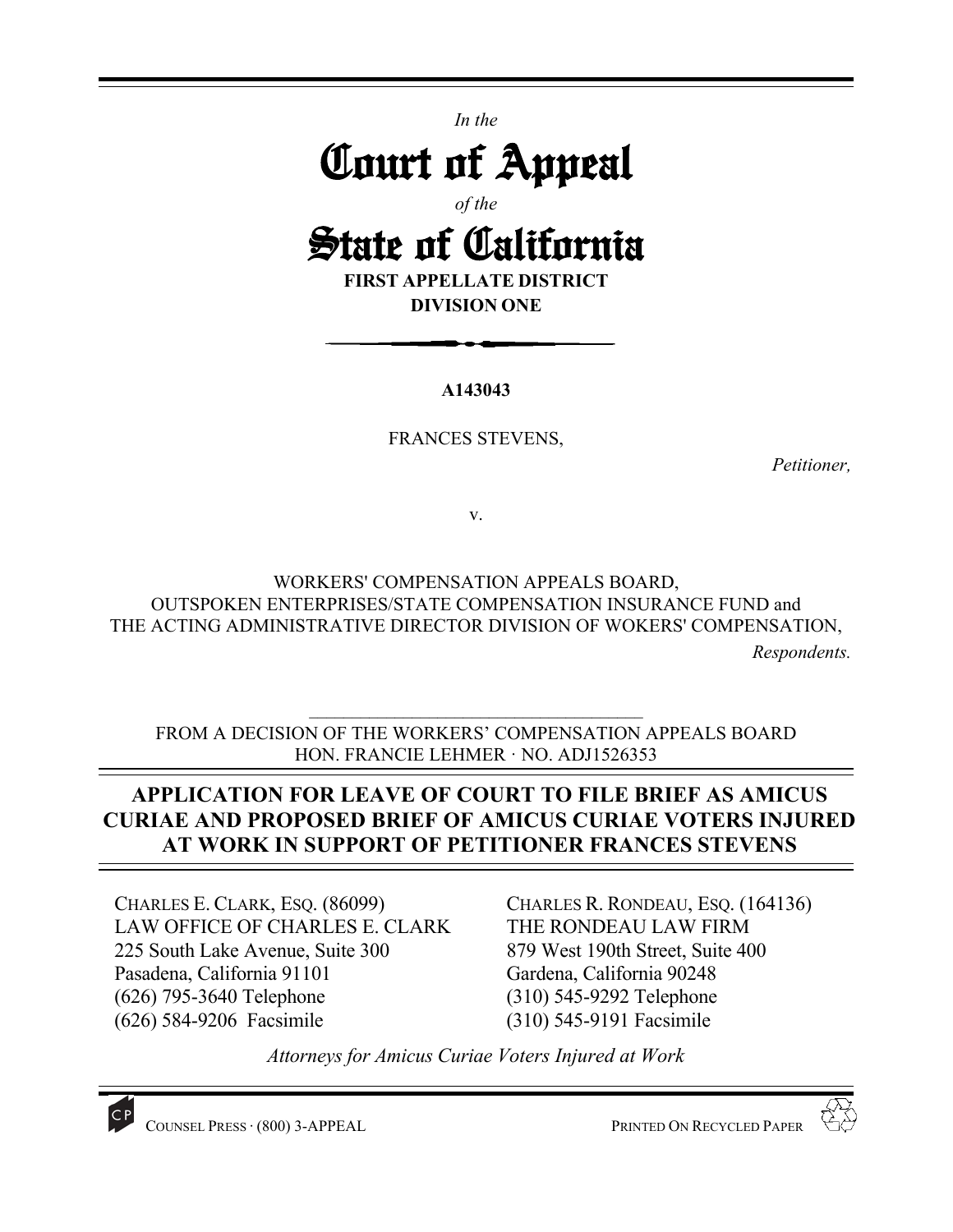# Court of Appeal

# *of the* State of California

# **CERTIFICATE OF INTERESTED ENTITIES OR PERSONS**

Court of Appeal Case No.: **A143043** 

Case Name: Stevens v. Workers' Compensation Appeals Board

 $\triangledown$  There are no interested entities or parties to list in this Certificate per California Rules of Court, 8.208

Interested entities or parties are listed below:

### Name of Interested Entity or Person Nature of Interest

1. 2. 3. 4. 5. 6. 7. 8. 9. 10.

s/ Charles E. Clark

Signature of Attorney/Party Submitting Form

Printed Name Charles E. Clark, Esq. Law Office of Charles E. Clark 301 East Colorado Boulevard, Suite 807 Pasadena, California 91101

Address

Party Represented: State Bar No.: Voters Injured at Work - Amicus Curiae 86099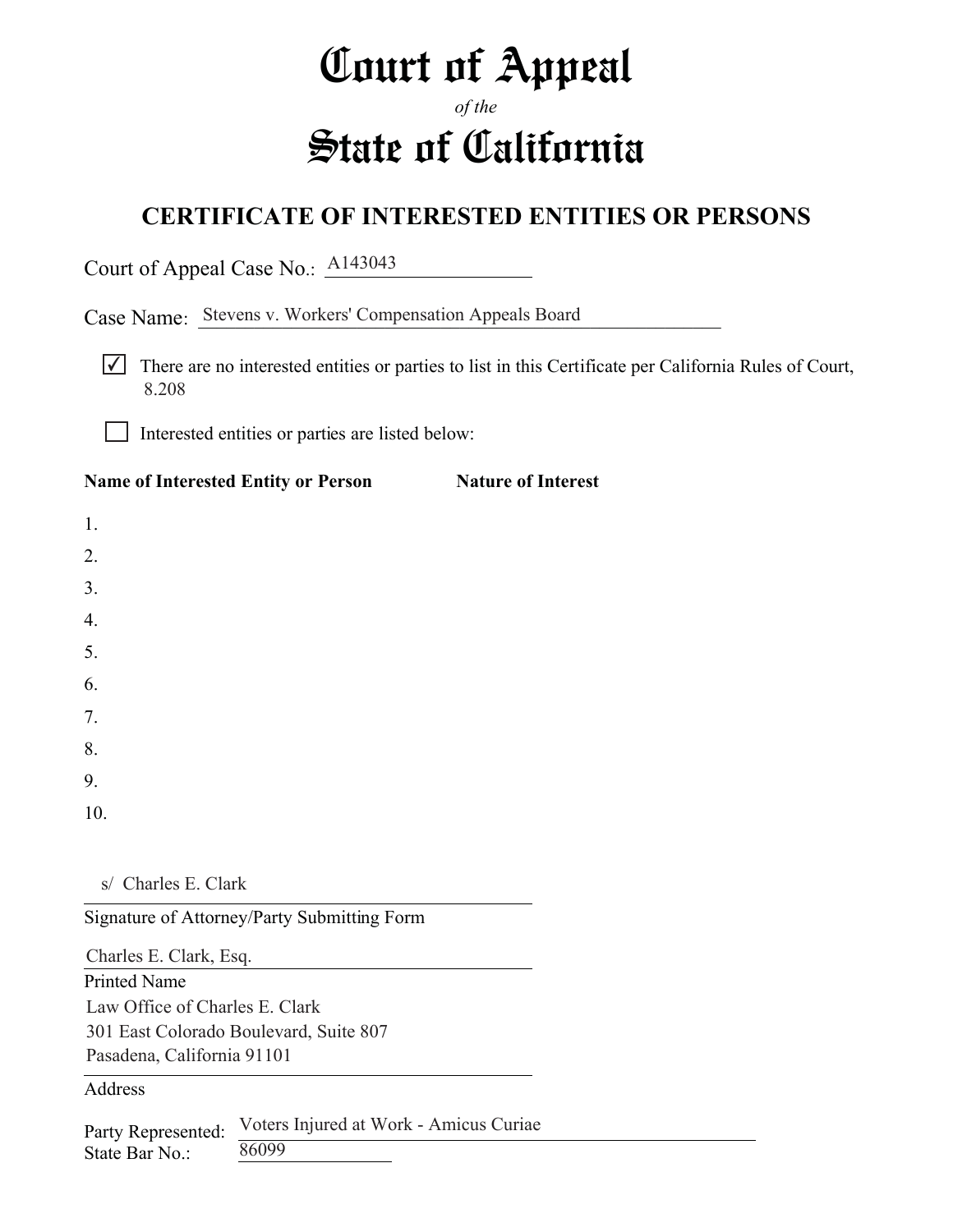## **TABLE OF CONTENTS**

| APPLICATION FOR LEAVE TO FILE BRIEF AS                                                                                                                                   |  |  |
|--------------------------------------------------------------------------------------------------------------------------------------------------------------------------|--|--|
|                                                                                                                                                                          |  |  |
|                                                                                                                                                                          |  |  |
| LABOR CODE §4610.6 VIOLATES DUE PROCESS  3<br>$I_{\cdot}$                                                                                                                |  |  |
| $A_{\cdot}$                                                                                                                                                              |  |  |
| B <sub>1</sub>                                                                                                                                                           |  |  |
| <b>IMPROPER DENIAL OF THE RIGHT</b><br>1.                                                                                                                                |  |  |
| DEPRIVATION OF THE RIGHT OF<br>2.<br>JUDCIAL REVIEW VIOLATES DUE                                                                                                         |  |  |
| 3 <sub>1</sub><br><b>IMPROPER FAILURE TO PROVIDE</b><br>DUE PROCESS NOTICE OF THE<br>DEFINITION AND SCOPE OF<br><b>ESSENTIAL TERMS AND FAIR</b><br>PROCEDURE BY WHICH TO |  |  |
|                                                                                                                                                                          |  |  |
| II.<br>THE FAILURE IN §4610.6 TO REQUIRE THAT<br>THE MEDICAL NECESSITY DETERMINATION<br>BE SUPPORTED BY SUBSTANTIAL EVIDENCE                                             |  |  |
|                                                                                                                                                                          |  |  |
|                                                                                                                                                                          |  |  |
|                                                                                                                                                                          |  |  |
| DECLARATION OF SERVICE                                                                                                                                                   |  |  |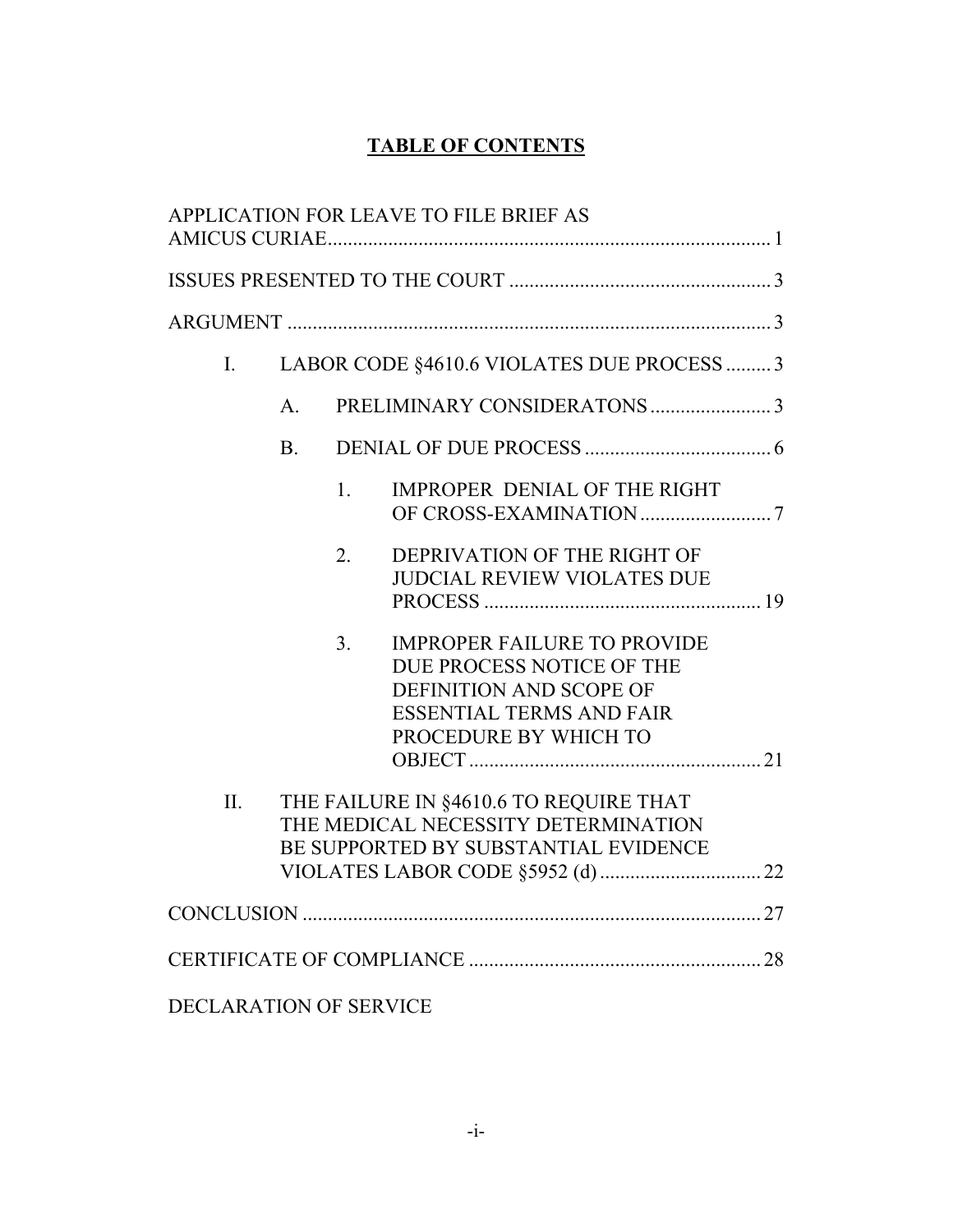# **TABLE OF AUTHORITIES**

### **Cases**

| Allied Corp. v. Ind. Acc. Com.                                                                 |  |
|------------------------------------------------------------------------------------------------|--|
| Allison v WCAB                                                                                 |  |
| Arce v Kaiser Foundation Health Plan, Inc.                                                     |  |
| Bayscene Resident Negotiators v Bayscene Mobilehome Park                                       |  |
| Beverly Hills Multispecialty Group Inc. v WCAB                                                 |  |
| <b>Britt v Superior Court</b>                                                                  |  |
| California Consumer Health Care Council Inc. v<br>California Department of Managed Health Care |  |
| California Physicians' Service v Aoki Diabetes<br>Research Institute                           |  |
| City of Fairfield v Superior Court                                                             |  |
| Costa v Hardy Diagnostic                                                                       |  |
| Costa v WCAB                                                                                   |  |
| County of Los Angeles v. Superior Court                                                        |  |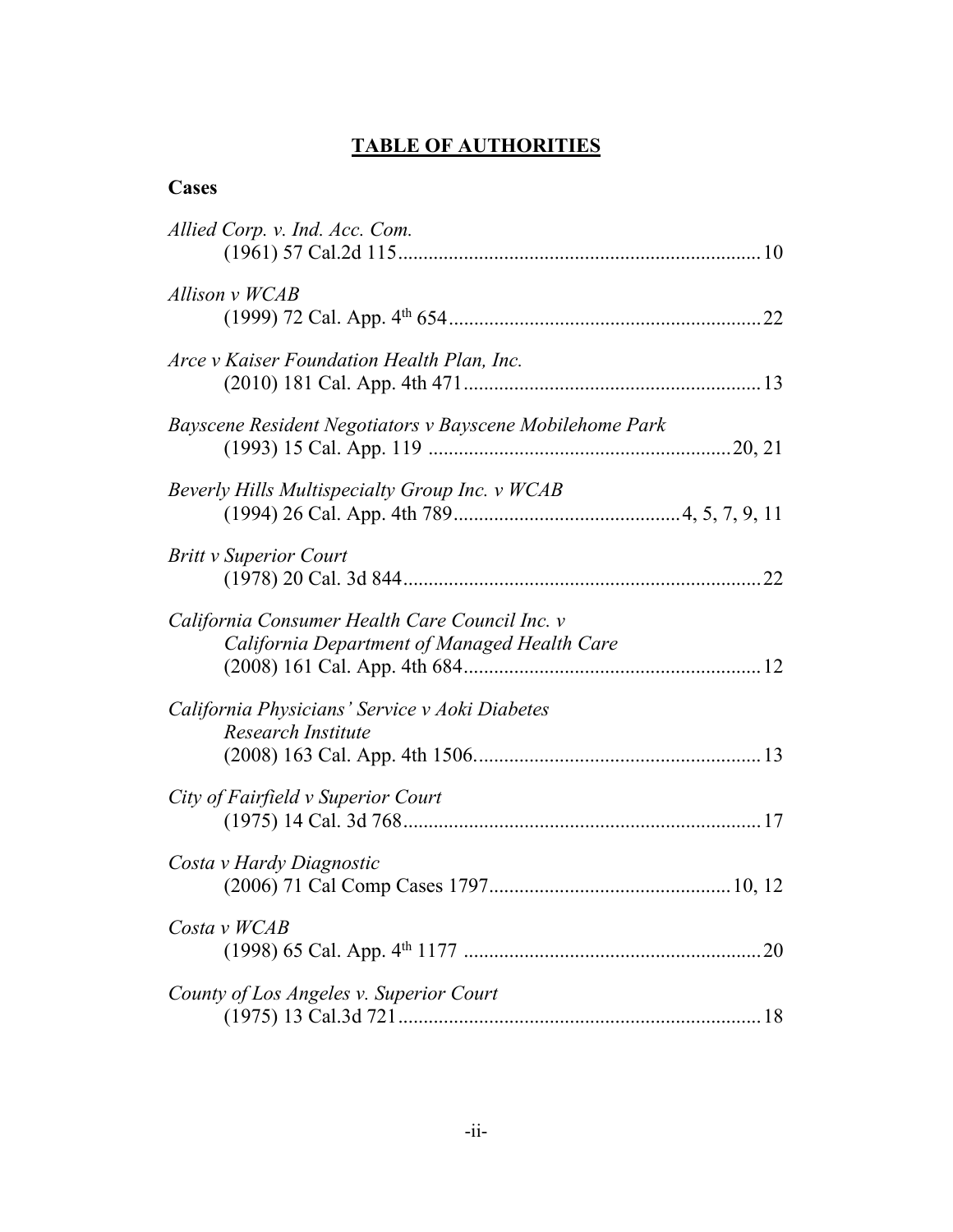| Dvorin v. Appellate Dept.                         |  |
|---------------------------------------------------|--|
| Escobedo v Marshalls                              |  |
| <b>Estate of Buchman</b>                          |  |
| Facundo-Guerrero v WCAB                           |  |
| Fewel v. Fewel                                    |  |
| Fidelity & Cas. Co. of New York v WCAB (Harris)   |  |
| Fireman's Fund Indem. Co. v. Ind. Acc. Com.       |  |
| Fremont Indemnity Co. v WCAB                      |  |
| Gaytan v WCAB                                     |  |
| Hannah v Larche                                   |  |
| Interstate Commerce Com. v. Louisville & N.R. Co. |  |
| Long Beach Employees Assn v City of Long Beach    |  |
| Massachusetts etc. Ins. Co. v. Ind. Acc. Com.     |  |
| Milpitas USD v WCAB (Guzman)                      |  |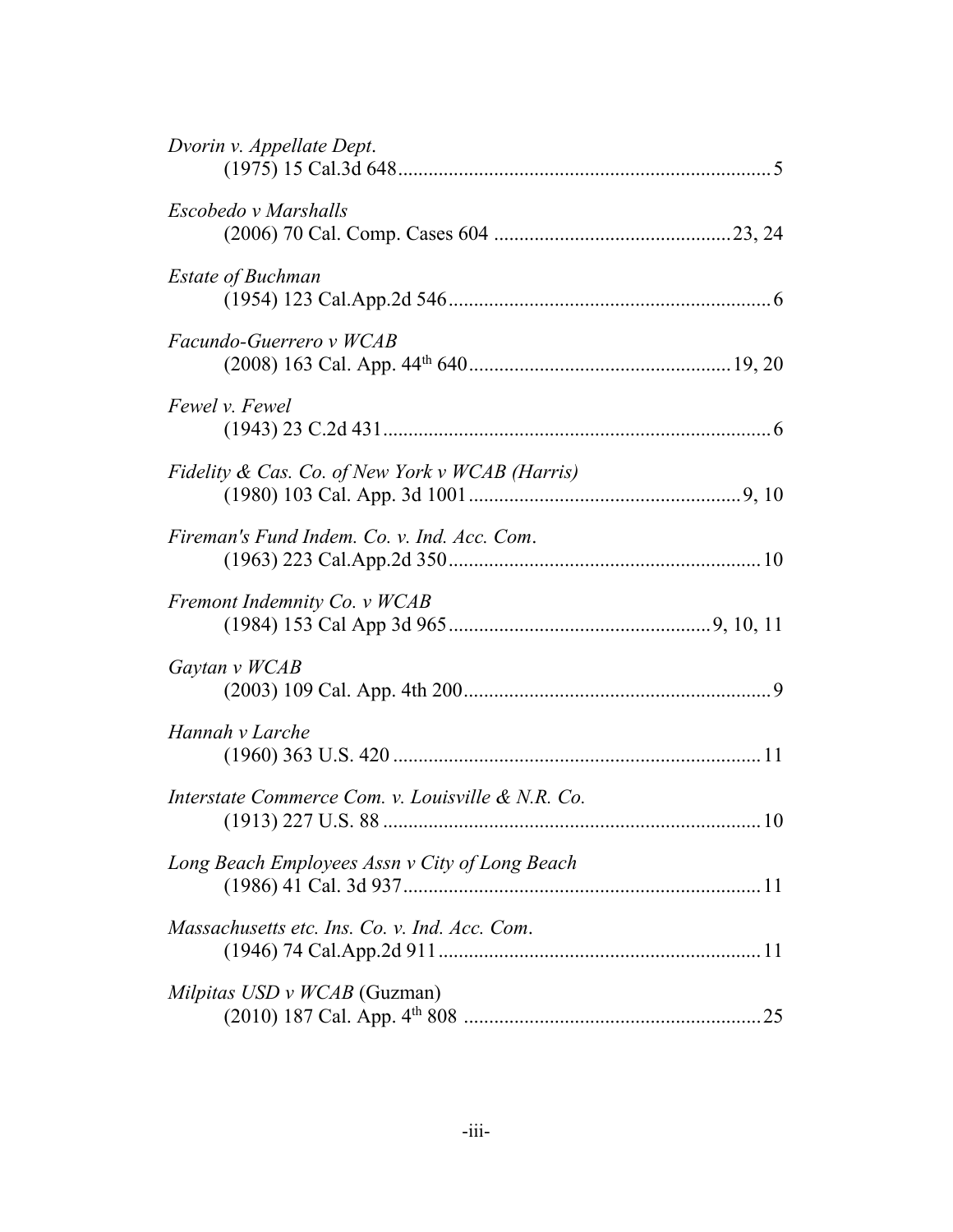| Moulton v WCAB<br>(2000) 84 Cal. App. 4th 837,                      |  |
|---------------------------------------------------------------------|--|
| Mullane v Central Hanover Bank & Trust Co.                          |  |
| Murray's Lessee v Hoboken Land & Improvement Co.                    |  |
| People v. Licas                                                     |  |
| Redner v. Workmen's Comp. Appeals Bd.                               |  |
| Robbins v Sharp Healthcare                                          |  |
| Rucker v WCAB                                                       |  |
| <b>Spector v. Superior Court</b>                                    |  |
| State of California v. Superior Court (Veta)                        |  |
| Tri County Apartment Assn. v. City of Mountain View                 |  |
| U.S. v Morgan                                                       |  |
| William S. Hart Union High School District v Regional Planning Com. |  |
| Zablocki v Redhail                                                  |  |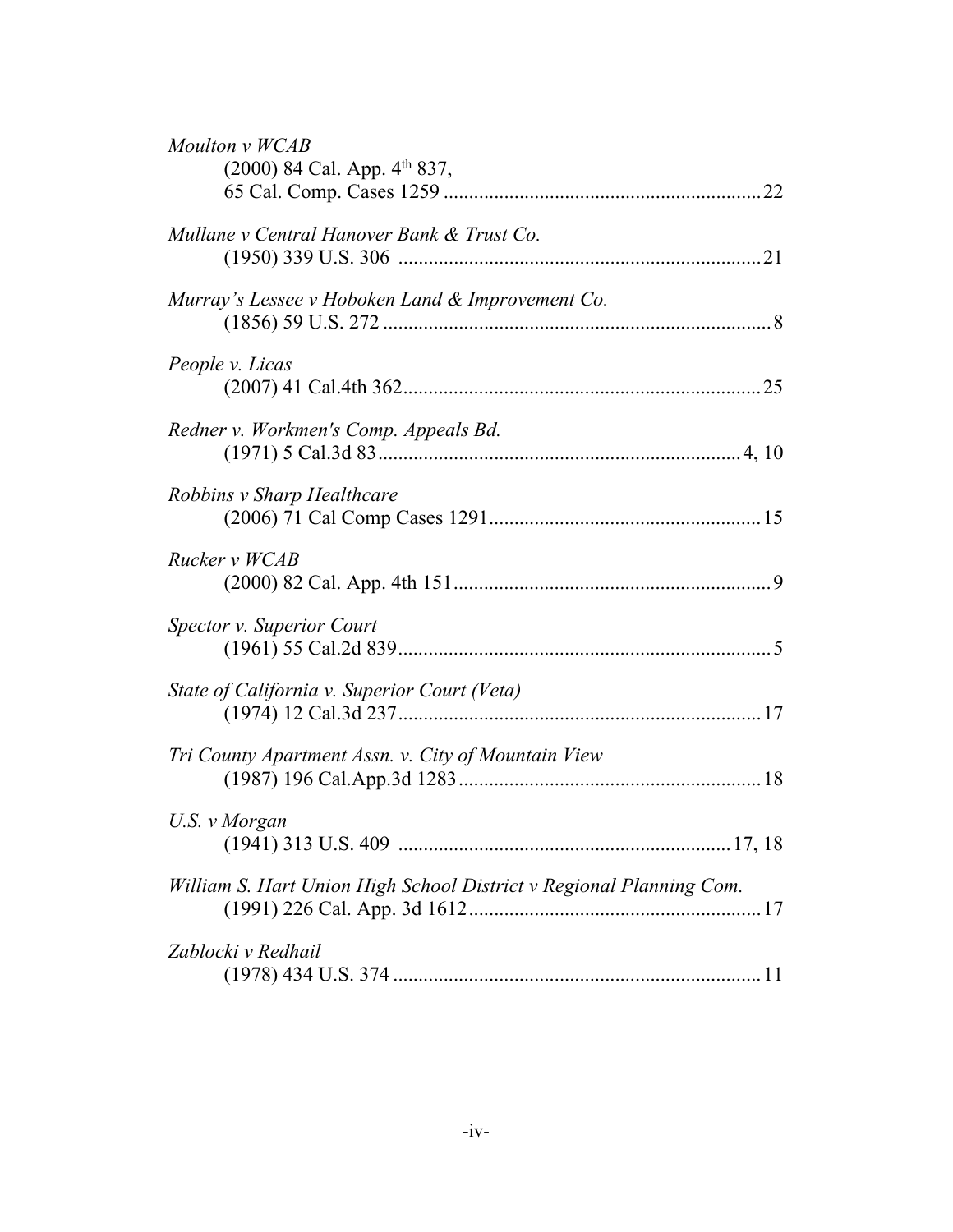## **Constitutions**

| <b>Rules</b>    |  |
|-----------------|--|
|                 |  |
|                 |  |
|                 |  |
|                 |  |
| <b>Statutes</b> |  |
|                 |  |
|                 |  |
|                 |  |
|                 |  |
|                 |  |
|                 |  |
|                 |  |
|                 |  |
|                 |  |
|                 |  |
|                 |  |
|                 |  |
|                 |  |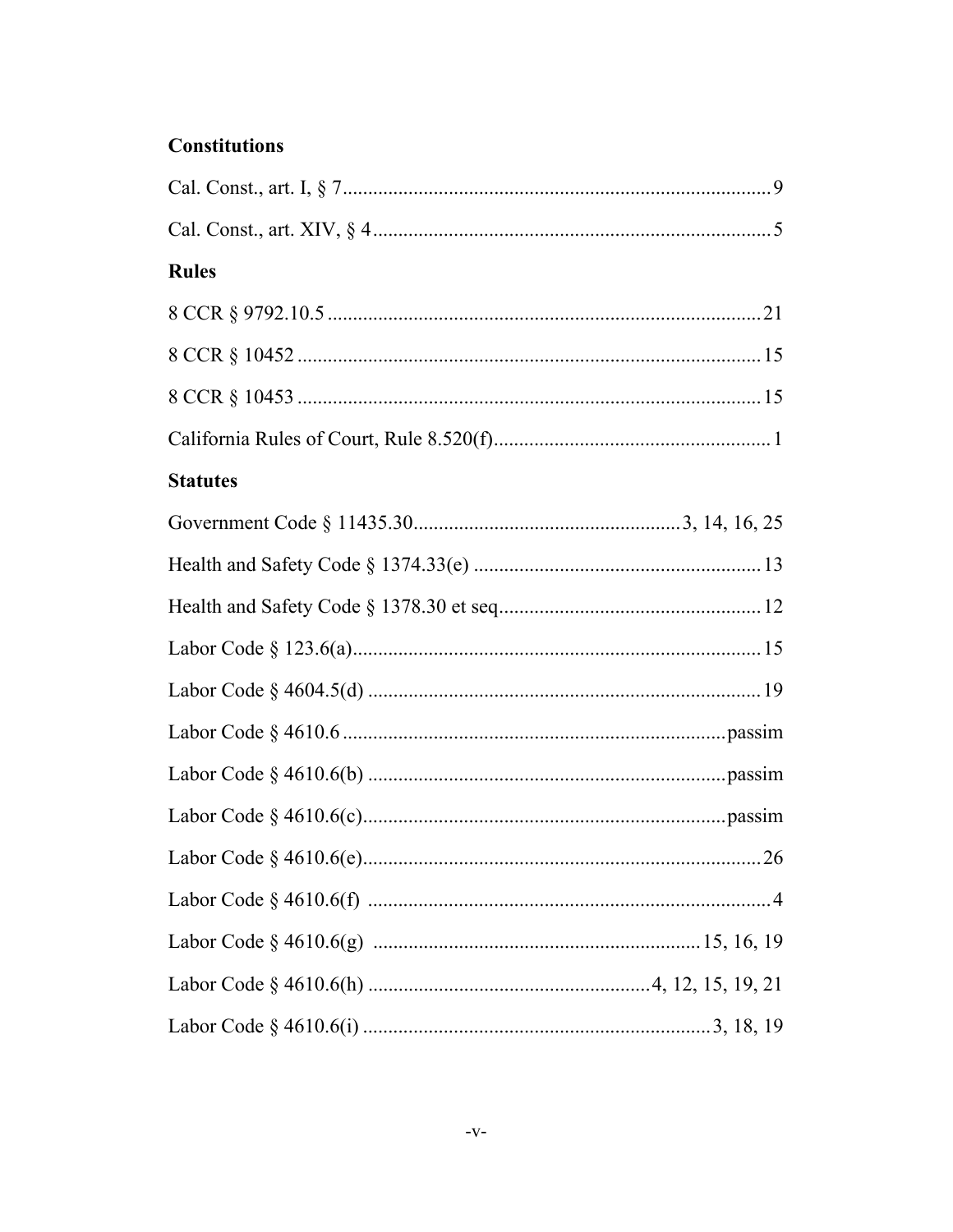| <b>Other Authorities</b>                                          |  |
|-------------------------------------------------------------------|--|
|                                                                   |  |
| 2 Witkin, Cal. Proc. (5th ed. 2008) Jurisdiction,                 |  |
| 7 Witkin, Summary of Cal. Law (10th ed. 2005) Constitutional Law, |  |
|                                                                   |  |
|                                                                   |  |
| Proclamations, 77 Eng. Rep. 1352 (K.B.),                          |  |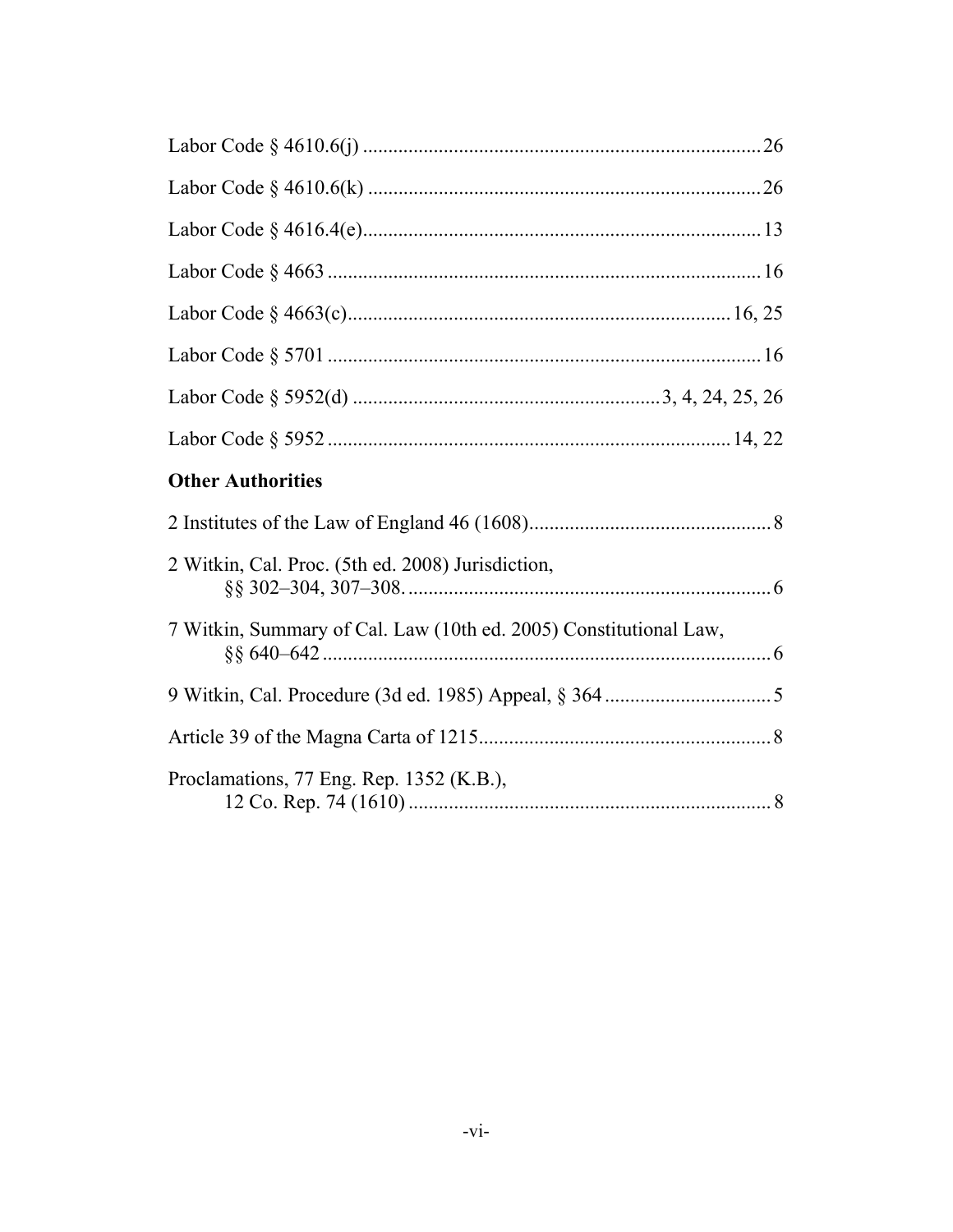#### **APPLICATION FOR LEAVE OF COURT TO FILE BRIEF AS AMICUS CURIAE**

 **TO THE HONORABLE PRESIDING JUSTICE AND TO THE HONORABLE ASSOCIATE JUSTICES OF THE COURT OF APPEAL OF THE STATE OF CALIFORNIA, FIRST JUDICIAL DISTRICT, DIVISION ONE:** 

 Pursuant to Rule 8.520(f) of the California Rules of Court, Voters Injured At Work [hereinafter "VIAW"], hereby requests leave to file a brief as amicus curiae in support of Petitioner FRANCES STEVENS in the abovecaptioned case. In support of this application, VIAW states as follows:

1. VIAW is a non-profit political organization of injured California workers and their families established for the purpose of protecting and enforcing California's constitutional guarantee of a fair and adequate system of compensating workers and their dependents for injury and disability arising from work-related injuries.

 2. The Court's ruling and decision in this case will determine the ability of California's injured workers to effectively access necessary medical treatment for their work-related injuries and, as such, will directly affect VIAW's members.

3. VIAW is familiar with the issues before this court and the scope of their presentation and believes that further briefing is necessary to address matters not fully addressed by the briefs filed by the parties to this case and various other parties as amicus curiae.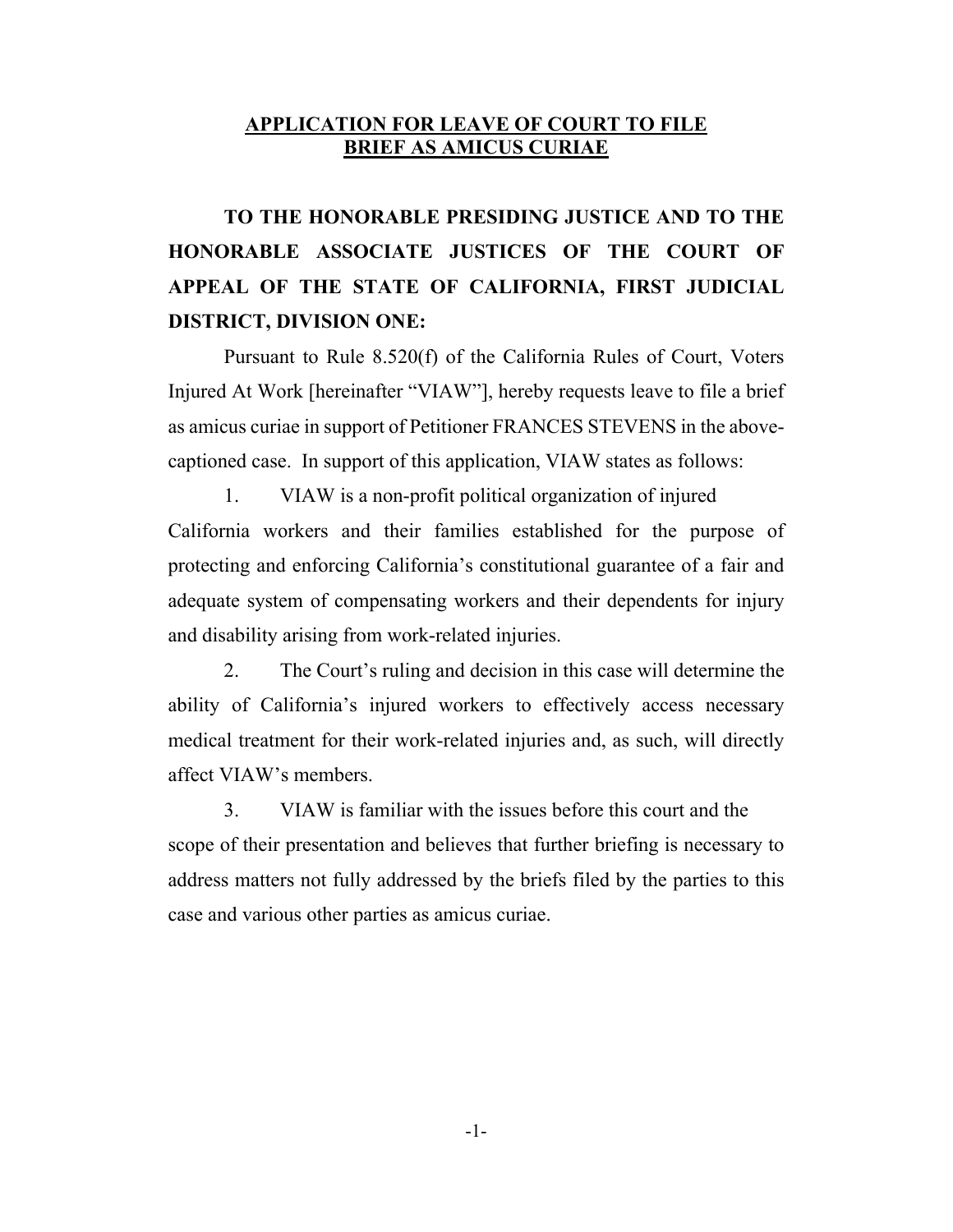4. VIAW therefore requests leave to file the following proposed amicus curiae brief.

Dated: January 13, 2015 Respectfully submitted,

LAW OFFICES OF CHARLES E. CLARK

By: s/ Charles E. Clark Charles E. Clark Co-Counsel for Amicus Curiae VOTERS INJURED AT WORK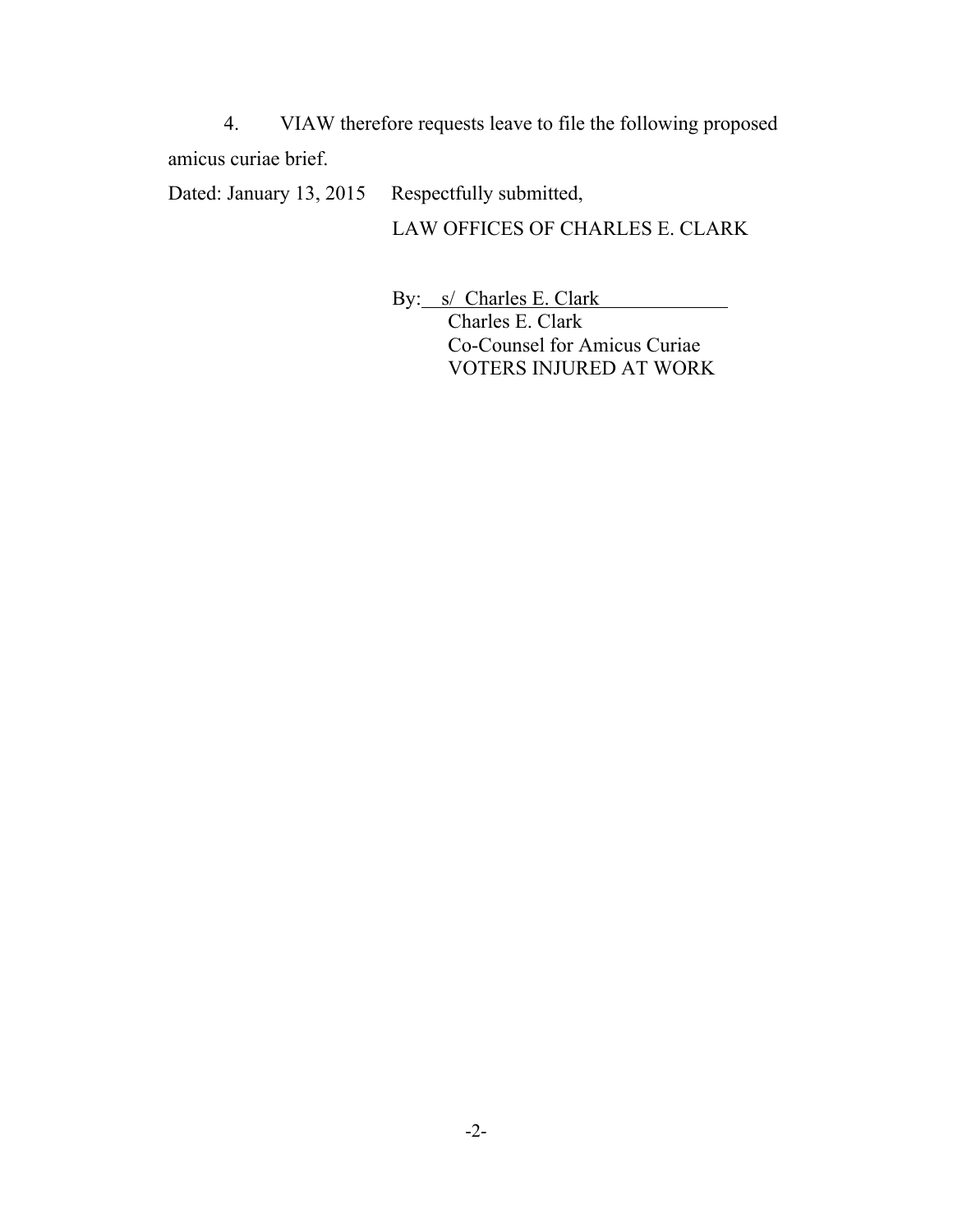#### **ISSUES PRESENTED TO THE COURT**

1. In depriving all parties of the fundamental right of crossexamination, the right to meaningful judicial review, and the right to fair notice and procedure as to the definition and scope of essential terms, does Labor Code §4610.6 violate due process?

2. Does §4610.6 also violate Labor Code §5952 (d) which requires that decisions be made in accordance with substantial evidence?

#### **ARGUMENT**

#### **I. LABOR CODE §4610.6 VIOLATES DUE PROCESS**

#### **A. PRELIMINARY CONSIDERATONS**

Labor Code §4610.6 was enacted pursuant to the health, safety, and welfare powers of the Legislature, as more particularly described in the historical and statutory notes accompanying Government Code §11435.30 which include a letter from Legislator Kevin de Leon who was the author of this code section, to reduce the quantity of litigation and its costs and, from the savings in such cost reductions, increase benefits to the injured worker. Pursuant to §4610.6, all decisions concerning medical treatment are determined by a medical expert called an "Independent Medical Reviewer" (IMR).

However, to accomplish these goals, §4610.6 wrongly deprives the injured worker (as well as the employer and its insurer) of many valuable rights and, further, suffers from other fatal omissions, all in violation of due process:

- No cross-examination or any discovery of the IMR;
- No judicial review of the determination of the IMR (§4610.6  $(i)$ ;

-3-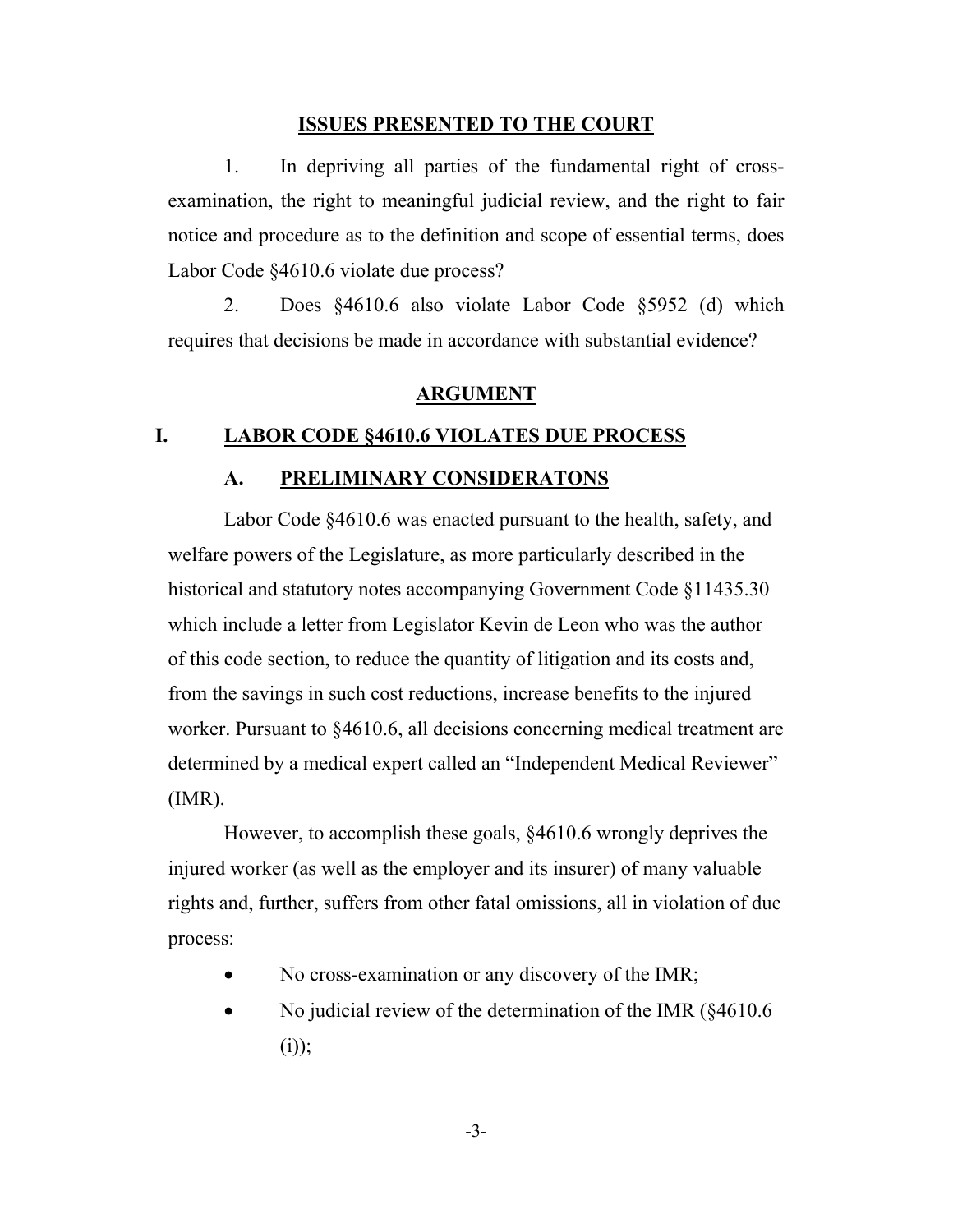- Meaningless appeal of the decision of the IMR which cannot be proved since this expert's identity is concealed ((§4610.6 (f) and (h));
- Cannot secure rulings on objections to the evidence presented to the IMR;
- Omissions of the definition and scope of the essential terms in §4610.6 (b) including the terms "pertinent medical records" and "relevant information" and who and how this is decided which deprives the parties of due process notice and fair procedure;
- The standard for determination, medical necessity, under §4610.6 (c) violates Labor Code §5952 (d) which mandates substantial evidence as the standard.The injured worker is least able to bear the unreasonable burden of these deprivations and omissions in comparison to the employer and insurer.

 The question is whether this complies with due process or whether it is excessive and unconstitutional. In answering this question at the beginning, it must be decided whether there has been a deprivation of a fundamental right to which the strict scrutiny test is applied to this analysis.

 The due process guarantee to a right to a fair hearing in workers compensation proceedings was expressly affirmed in *Beverly Hills Multispecialty Group Inc. v WCAB* 26 Cal. App. 4<sup>th</sup> 789 (1994) at 806: "A denial of due process to a party ordinarily compels annulment of the Board's decision only if it is reasonably probable that, absent the procedural error, the party would have attained a more favorable result. ( Redner v. Workmen's Comp. Appeals Bd. (1971) 5 Cal.3d 83, 93 [95 Cal.Rptr. 447, 485 P.2d 799].) However, if the denial of due process prevents a party from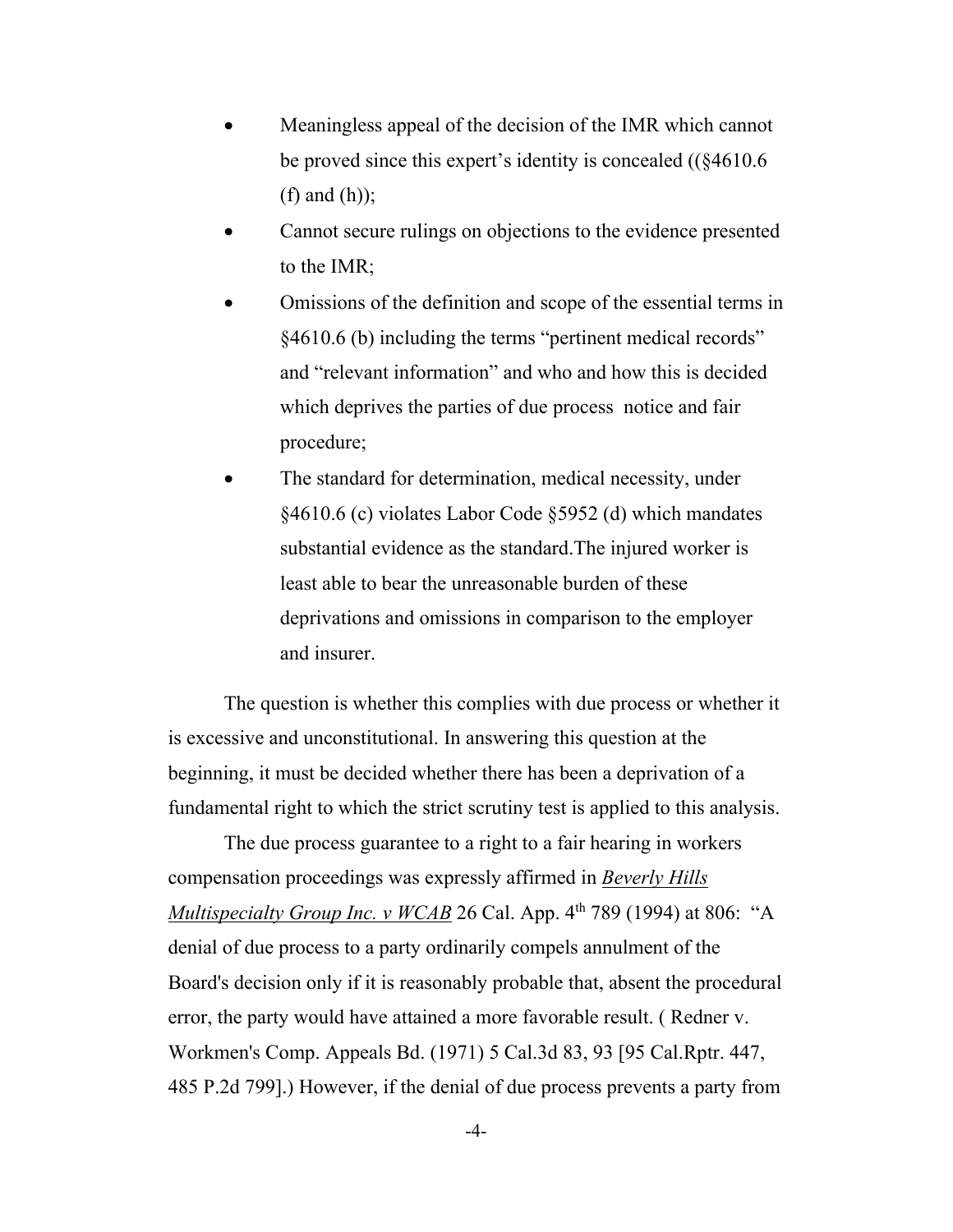having a fair hearing, the denial of due process is reversible per se. (See Dvorin v. Appellate Dept. (1975) 15 Cal.3d 648, 651 [125 Cal.Rptr. 771, 542 P.2d 1363] [summary judgment ordered without motion]; Spector v. Superior Court (1961) 55 Cal.2d 839, 843-844 [13 Cal.Rptr. 189, 361 P.2d 909] [judge refused to allow party to present any evidence or argument]; 9 Witkin, Cal. Procedure (3d ed. 1985) Appeal, § 364, p. 366.) Because BHMG was denied due process by the failure to serve the defense medical reports, BHMG was denied a fair trial. The issue of whether denial of a fair trial to a lien claimant should be reversible per se or evaluated under the prejudicial error standard appears to be a matter of first impression**.** 

**Although the California Constitution states that a goal of workers' compensation proceedings is to "accomplish substantial justice in all cases expeditiously, inexpensively, and without incumbrance of any character . . .." (**Cal. Const., art. XIV, § 4)**, the right to due process is paramount to the goal of conducting workers' compensation proceedings expeditiously. We therefore conclude that denial of a fair trial to a lien claimant is reversible per se." (emphasis added)**

 Among these significant and essential rights identified by the Court in *Beverly Hills Multispecialty* supra at 805 is the right of crossexamination: "(i)t is fundamental that undue infringement on the right of cross-examination is a denial of due process."

 To comply with *Beverly Hills Multispecialty* supra and other cases provided hereafter, these due process rights at a minimum must include in an adjudicatory proceeding under §4610.6:

- Right of cross-examination;
- Right of judicial review of the final decision;
- Right of discovery including the disclosure of the identity of the IMR;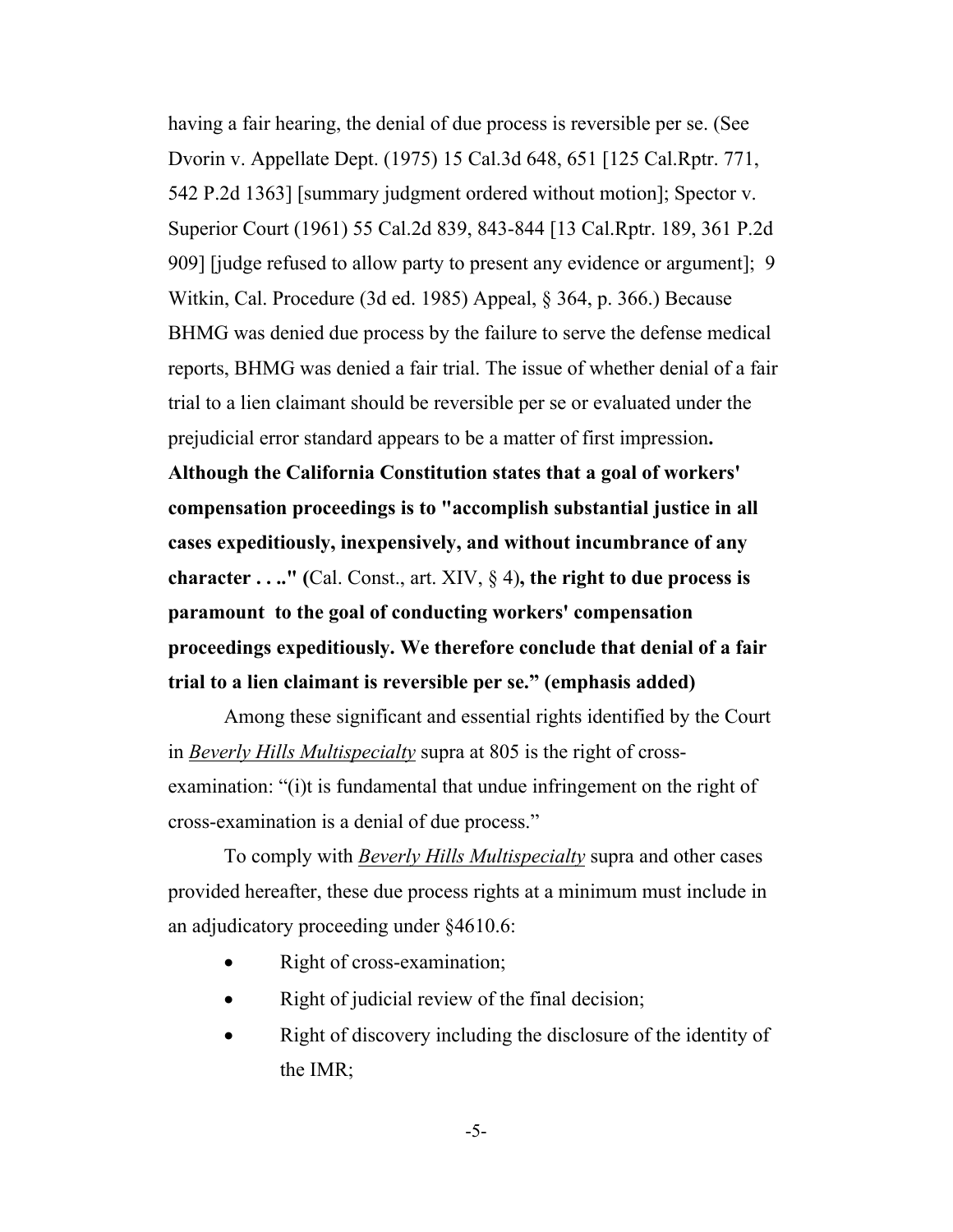- Right to object to the evidence and secure rulings from a judge;
- Right of notice of the definition and scope of the essential terms such as "relevant information" and "all pertinent medical records" which is omitted in §4610.6 (b) and the right to fair procedure and to object and secure rulings from a judge concerning these items;
- Right to the proper standard of review which is substantial evidence.

#### **B. DENIAL OF DUE PROCESS**

 As a general rule, the parties have a right to due process which requires a full hearing on the dispute after the parties have been given notice of the proceeding and an opportunity to appear and participate in it. (7 Witkin, Summary of Cal. Law (10th ed. 2005) Constitutional Law, §§ 640–642, pp. 1041–1044; 2 Witkin, Cal. Proc. (5th ed. 2008) Jurisdiction, §§ 302–304, 307–308, pp. 914–916, 918–921.)

 "When the Constitution requires a hearing, it requires a fair one, one before a tribunal which meets established standards of procedure.... Procedure is the fair, orderly, and deliberate method by which matters are litigated. To judge in a contested proceeding implies the hearing of evidence from both sides in open court, a comparison of the merits of the evidence of each side, a conclusion from the evidence of where the truth lies, application of the appropriate laws to the facts found, and the rendition of a judgment accordingly." *Estate of Buchman* 123 Cal.App.2d 546 (1954)

 The right to a hearing includes the right to produce evidence and to cross-examine adverse witnesses. *Fewel v. Fewel* 23 C.2d 431 (1943) In this case the court appointed an investigator on its own motion to which there was no stipulation by the parties. The parties were instructed to return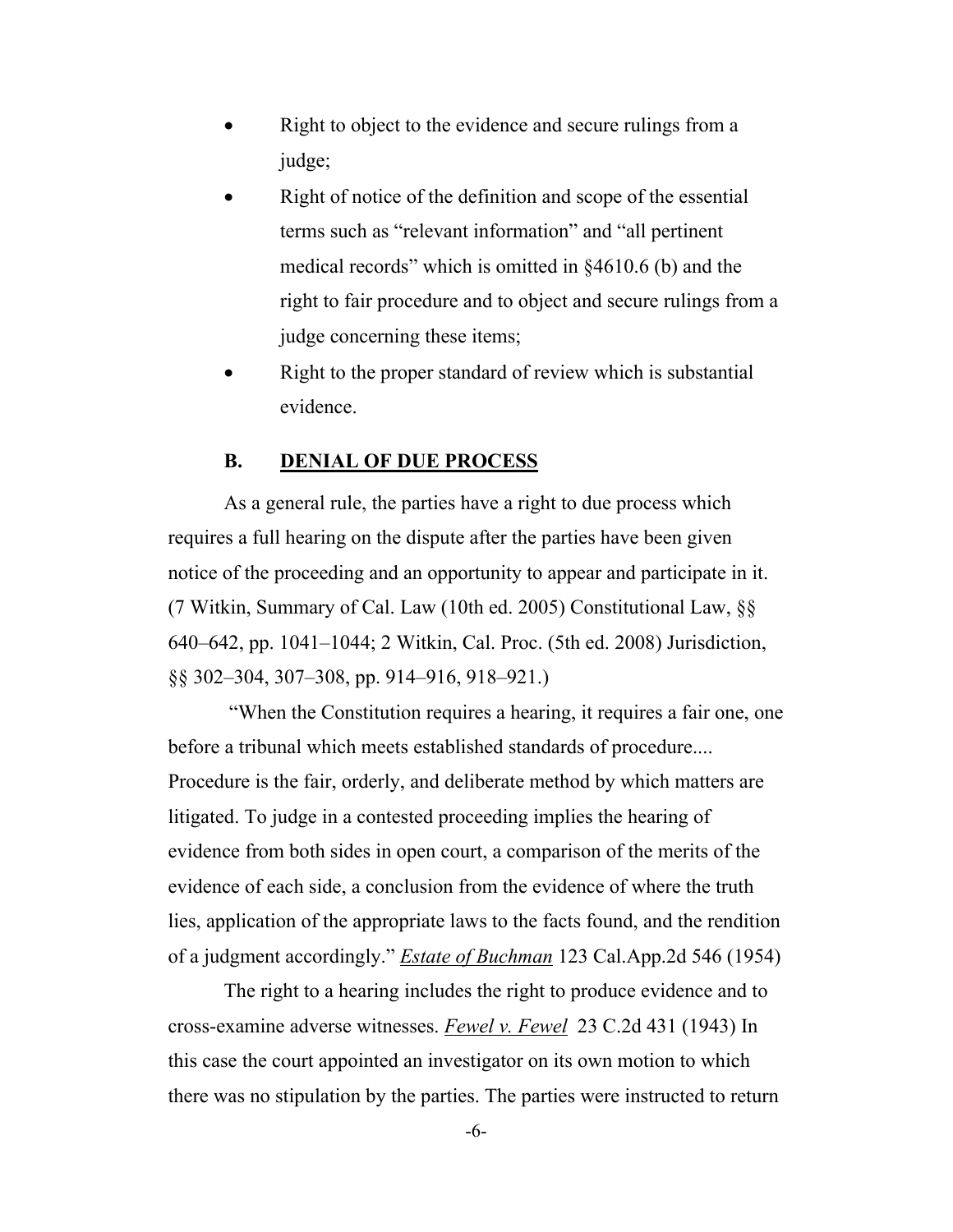to court at a later date "without witnesses because the report of the investigator will be final." The investigator produced a report which was received by the court in chambers and was not provided to the attorneys for the parties. The court refused to hear Plaintiff's evidence. At the hearing, the court immediately stated, "We are going to adopt the recommendation of the investigator, gentlemen, I will say to you." The Supreme Court held that this procedure "cannot be sustained." Clearly, this procedure and process deprived plaintiff of a fair trial in open court and of the right to produce and have her evidence heard and be considered. She was also denied the right of cross-examination of adverse witnesses, all of which was cited as in violation of due process.

 These essential constitutional protections are applied to Workers Compensation cases in accordance with *Beverly Hills Multispecialty* supra and other cases, as follow below.

#### **1. IMPROPER DENIAL OF THE RIGHT OF CROSS-EXAMINATION**

 Labor Code §4610.6 deprives the injured worker, the employer and insurer of their right of cross-examination of IMRs who are described as "physician reviewers (who) use their medical expertise, insight, and judgment (see page 6 of  $AD<sup>1</sup>$  APWR); who make a determination "(i)n accordance with the Legislature's intent to have medical decisions made by medical professionals (see page 10 of AD APWR). The IMR is held to be a so called expert according to Respondent AD; "(i)n California, it has frequently been held that the proper or usual practice and treatment by a physician or surgeon in the examination and treatment of a wound or

 $\overline{a}$ 

<sup>&</sup>lt;sup>1</sup> AD is an abbreviation for Acting Administrative Director.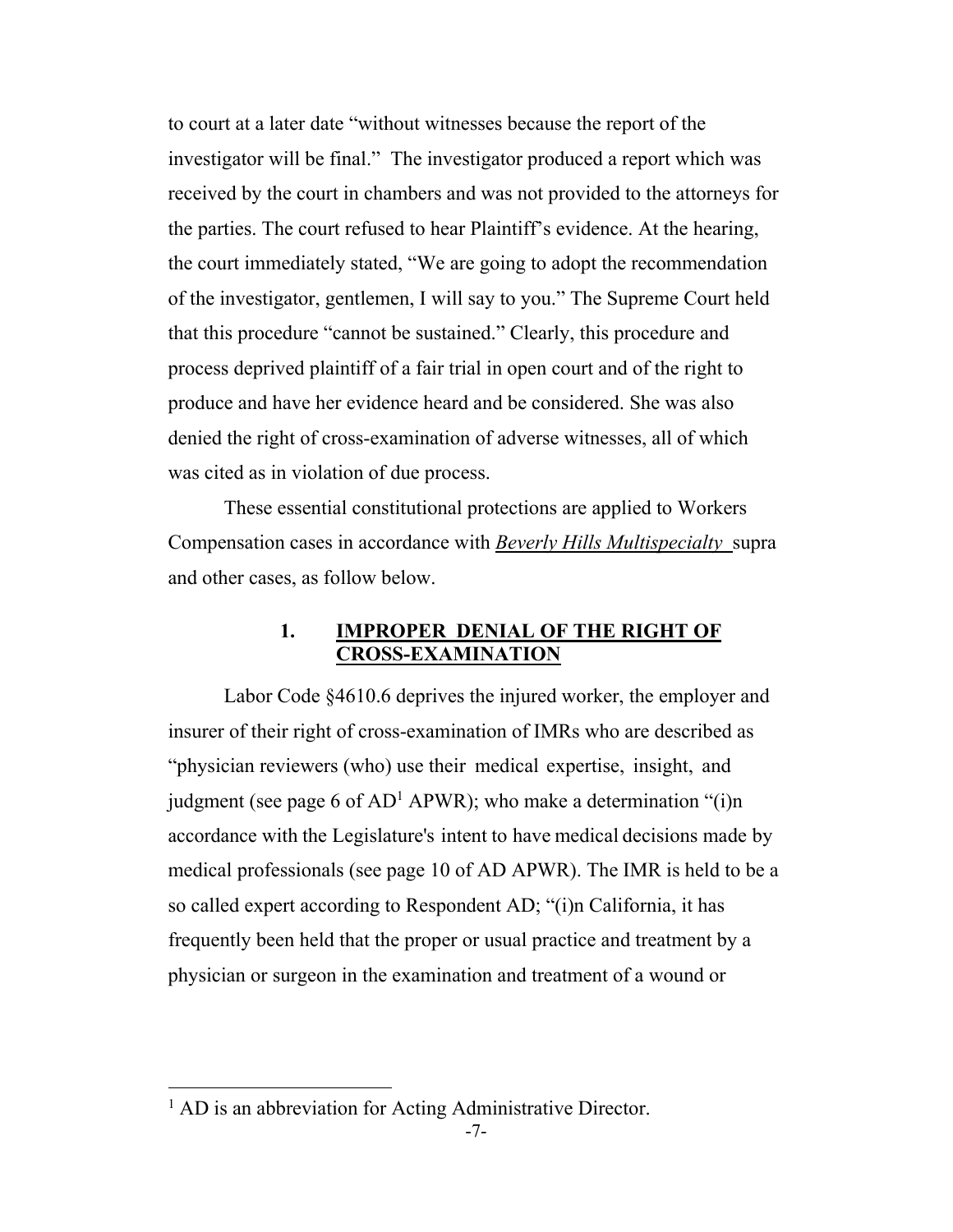injury, is a question for experts" (See page 18 of AD APWR).<sup>2</sup> Respondent SCIF<sup>3</sup> likewise characterizes the IMR as a medical expert on pages 13, 17, and 28 of SCIF APWR.

 Due process is the cornerstone of American jurisprudence since its genesis in Article 39 of the Magna Carta of 1215 which was written in Latin and also known as Magna Carta Libertatum, The Great Charter of the Liberties of England. Article 39 states "(n)o freemen shall be taken or imprisoned or disseised or exiled or in any way destroyed, nor will we go upon him nor send upon him, except by the lawful judgment of his peers or by the law of the land."

 In 1608, Sir Edward Coke added to the phrase law of the land or lex terrae, as it was originally written, "that is, by the common law, statute law, or custom of England.... (that is, to speak it once and for all) by the due course, and process of law…." See 2 *Institutes of the Law of England* 46 (1608). To emphasize the paramount importance of this phrase, Lord Coke said that "the King hath no prerogative, but that which the law of the land allows him." See Proclamations, 77 Eng. Rep. 1352 (K.B.), 1354, 12 Co. Rep. 74, 75 (1610).

 The phrase law of the land was later declared by the U.S. Supreme Court in *Murray's Lessee v Hoboken Land & Improvement Co.* 59 U.S. 272 (1856) at 276 that "(t)he words, 'due process of law,' were undoubtedly intended to convey the same meaning as the words, 'by the law of the land,' in Magna Carta."

 $\overline{a}$ 

<sup>&</sup>lt;sup>2</sup> The AD claims on page 22 of the AD APWR that the IMR is not an expert witness for either party suggesting the IMR is a neutral medical expert.

<sup>&</sup>lt;sup>3</sup> SCIF stands for State Compensation Insurance Fund.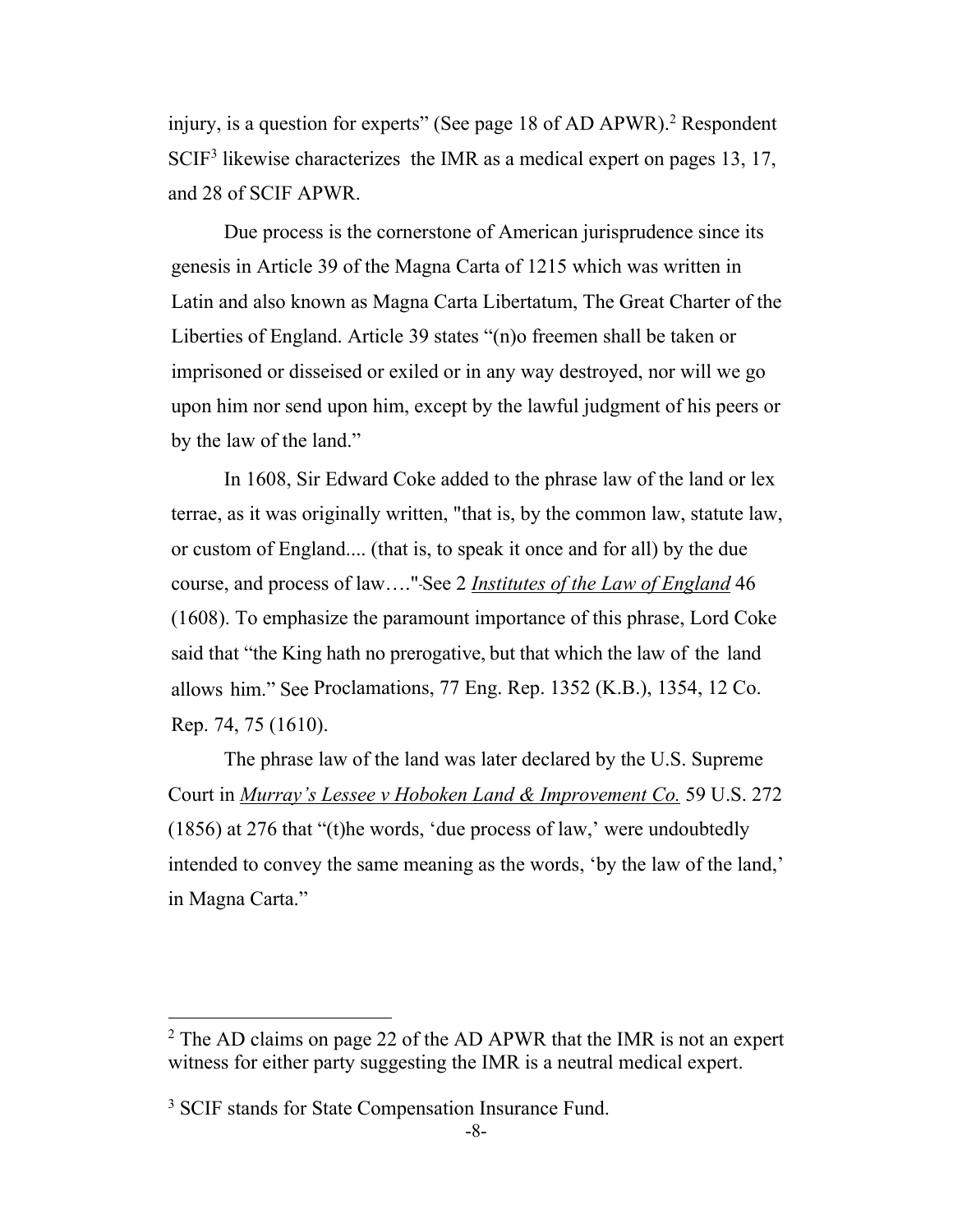Due process is part of Article 1 Section 7 of the California Constitution as a starting point although it is contained in other provisions of this Constitution.

 In defining due process protection in Workers Compensation cases, the Court of Appeal in *Fremont Indemnity Co. v WCAB* 153 Cal App 3d 965 (1984) held that "the right of cross-examination of witnesses is fundamental, and its denial or undue restriction is reversible error." In accord with the holding that the right of cross examination in a Workers Compensation case is a fundamental right are *Beverly Hills Multispecialty Group Inc. v WCAB* supra at 805 "(i)t is fundamental that undue infringement on the right of cross-examination is a denial of due process." "Due process requires a meaningful opportunity to present evidence and have it considered in explanation or rebuttal. (Fidelity & Cas. Co. of New York v. Workers' Comp. Appeals Bd. ( 1980) 103 Cal.App. 3d 1001, 1015, 163 Cal.Rptr. 339; Fremont Indemnity Co. v. Workers' Comp. Appeals Bd. (1984) 153 Cal.App.3d 965, 971, 200 Cal.Rptr. 762.)" See *Gaytan v WCAB* 109 Cal. App. 4<sup>th</sup> 200 (2003) at 219 in which the Court cited for its authority cases involving the deprivation of the fundamental right of cross examination. See also *Rucker v WCAB* 82 Cal. App.  $4<sup>th</sup>$  151 (2000) in which the Court of Appeals held at 157-158 "The Board 'is bound by the due process clause of the Fourteenth Amendment to the United States Constitution to give the parties before it a fair and open hearing.' The right to such a hearing is one of 'the rudiments of fair play' [citation] assured to every litigant by the Fourteenth Amendment as a minimal requirement.' [Citations.] 'The reasonable opportunity to meet and rebut the evidence produced by his opponent is generally recognized as one of the essentials of these minimal requirements [citations], and the right of cross-examination has frequently been referred to as another [citations]…. 'All parties must be fully apprised of the evidence submitted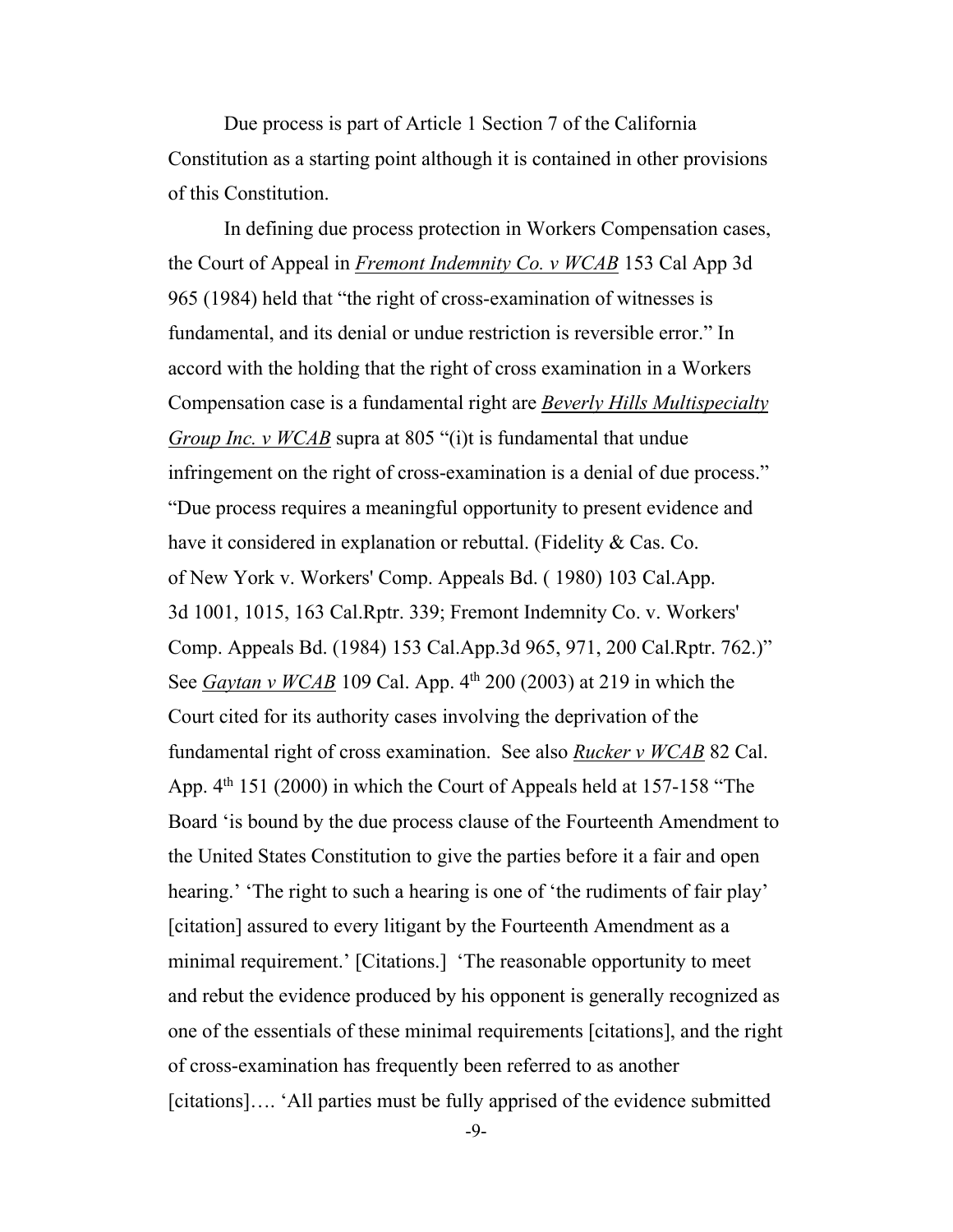or to be considered, and must be given opportunity to cross-examine witnesses, to inspect documents and to offer evidence in explanation or rebuttal. In no other way can a party maintain its rights or make its defense.'"

 *Fremont* supra was followed by the WCAB in the en banc decision of *Costa v Hardy Diagnostic* 71 Cal Comp Cases 1797 (2006) in which the WCAB held that "(p)resenting the deposition transcript of Dr. Reville from another unrelated case to which SCIF was not a party deprives SCIF of its **fundamental right** of cross-examination, and thus, of due process of law." See also, *Fidelity & Cas. Co. of New York v WCAB (Harris)* 103 Cal. App. 3d 1001 (1980) at 1015: "Due process requires that " '(a)ll parties must be fully apprised of the evidence submitted or to be considered, and must be given opportunity to cross-examine witnesses, to inspect documents and to offer evidence in explanation or rebuttal. In no other way can a party maintain its rights or make its defense.' (Massachusetts etc. Ins. Co. v. Ind. Acc. Com., supra, 74 Cal.App.2d at p. 914, 170 P.2d at p. 38, quoting from Interstate Commerce Com. v. Louisville & N.R. Co. (1913) 227 U.S. 88, 33 S.Ct. 185, 57 L.Ed. 431; and see Redner v. Workmen's Comp. Appeals Bd., supra, 5 Cal.3d 83, 93, 95 Cal.Rptr. 447, 485 P.2d 799; Allied Corp. v. Ind. Acc. Com. (1961) 57 Cal.2d 115, 121, 17 Cal.Rptr. 817, 367 P.2d 409; Fireman's Fund Indem. Co. v. Ind. Acc. Com. (1963) 223 Cal.App.2d 350, 351-353, 35 Cal.Rptr. 729.)"

 As will be further demonstrated, the due process rights at issue in this case are fundamental in nature. Accordingly, the strict scrutiny test rather than the rational basis test must be employed to determine if §4610.6 is constitutional. Under this test, the Court's task in this case is to determine: 1) whether §4610.6 furthers a compelling governmental interest; and 2) whether the provisions of §4610.6 are narrowly tailored to meet that

-10-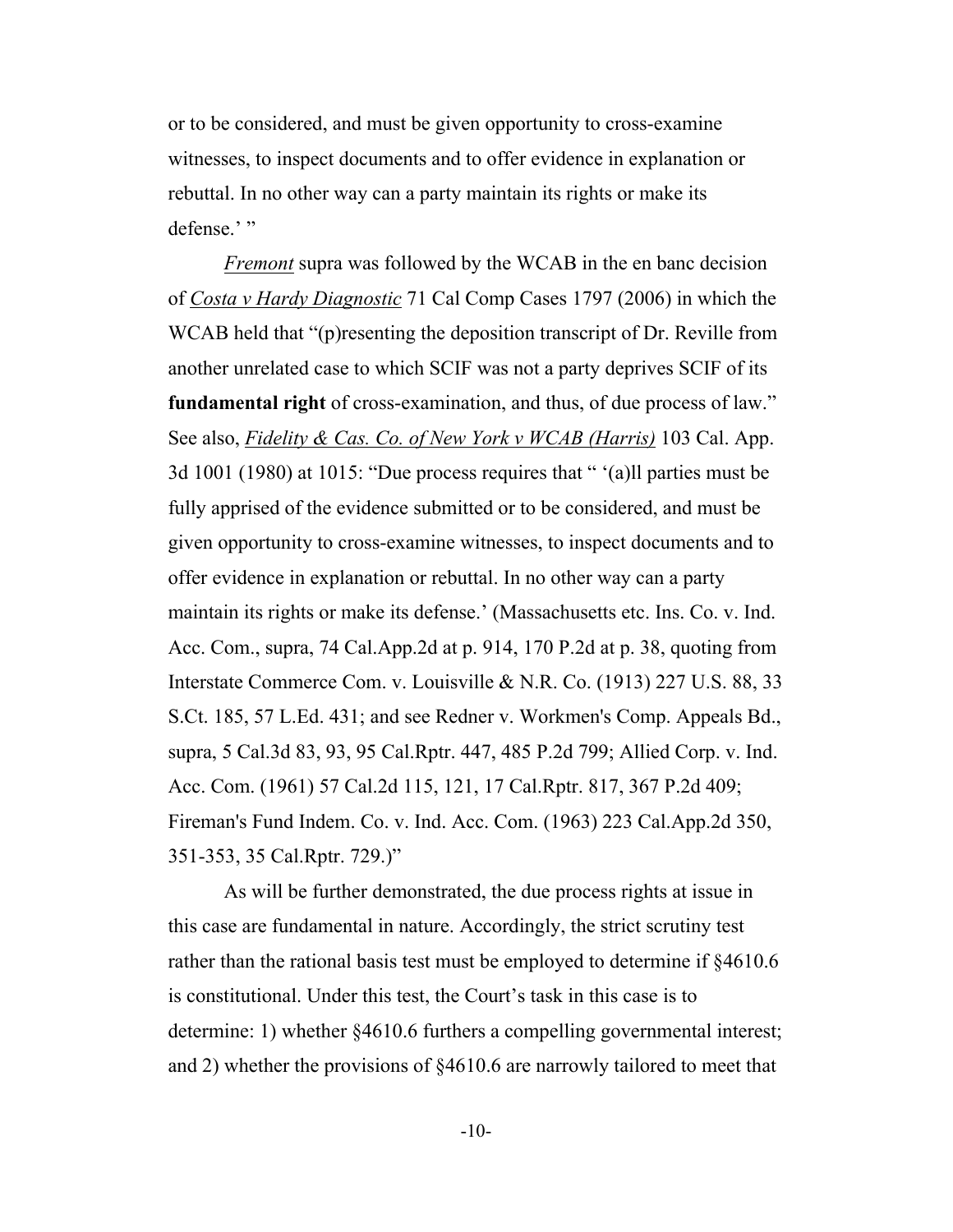interest. See *Zablocki v Redhail* 434 U.S. 374 (1978); See also *Long Beach Employees Assn v City of Long Beach* 41 Cal. 3d 937 (1986).

 To start with, for the right of cross-examination to attach, it must be an adjudicatory proceeding or a so called *Hannah* proceeding which is named after *Hannah v Larche* 363 U.S. 420 (1960) in which the U.S. Supreme Court held that there was no right to cross-examination in nonadjudicatory proceedings before the U.S. Civil Rights Commission which in this instance was involved in a purely fact finding legislative and investigative function instead of acting as an adjudicatory tribunal in which the right of cross-examination must be provided. However, if it is an adjudicatory proceeding such as the newly-created IMR process, then it is considered a *Hannah* proceeding in which the right of cross-examination is held to be a fundamental right; see *Fremont* supra and *Beverly Hills Multispecialty* supra.

 In addition, Respondent AD argues (See pages 20-21 of AD APWR) that the opportunity to provide medical data to the IMR is an adequate substitute for cross examination and amounts to sufficient refutation. But that is not true. Clearly, §4610.6 (b) fatally omits the definition and scope and who decides what is "relevant information" and "all pertinent medical records" which are the evidentiary foundation of the decision. In *Costa v Hardy Diagnostic* supra, it was argued that a deposition of the doctor from another case was adequate refutation and SCIF's right to cross examine this doctor in the case at issue was not necessary because there was his deposition from another case which SCIF could use as a substitute. Admittedly, there was a voluminous record with exhibits from both sides, just as there usually is in cases involving medical review under §4610.6. Nevertheless, WCAB rejected this contention and held that the right to cross-examination was a fundamental right of due process. The WCAB could have held that SCIF had a sufficient substitute for cross-examination

-11-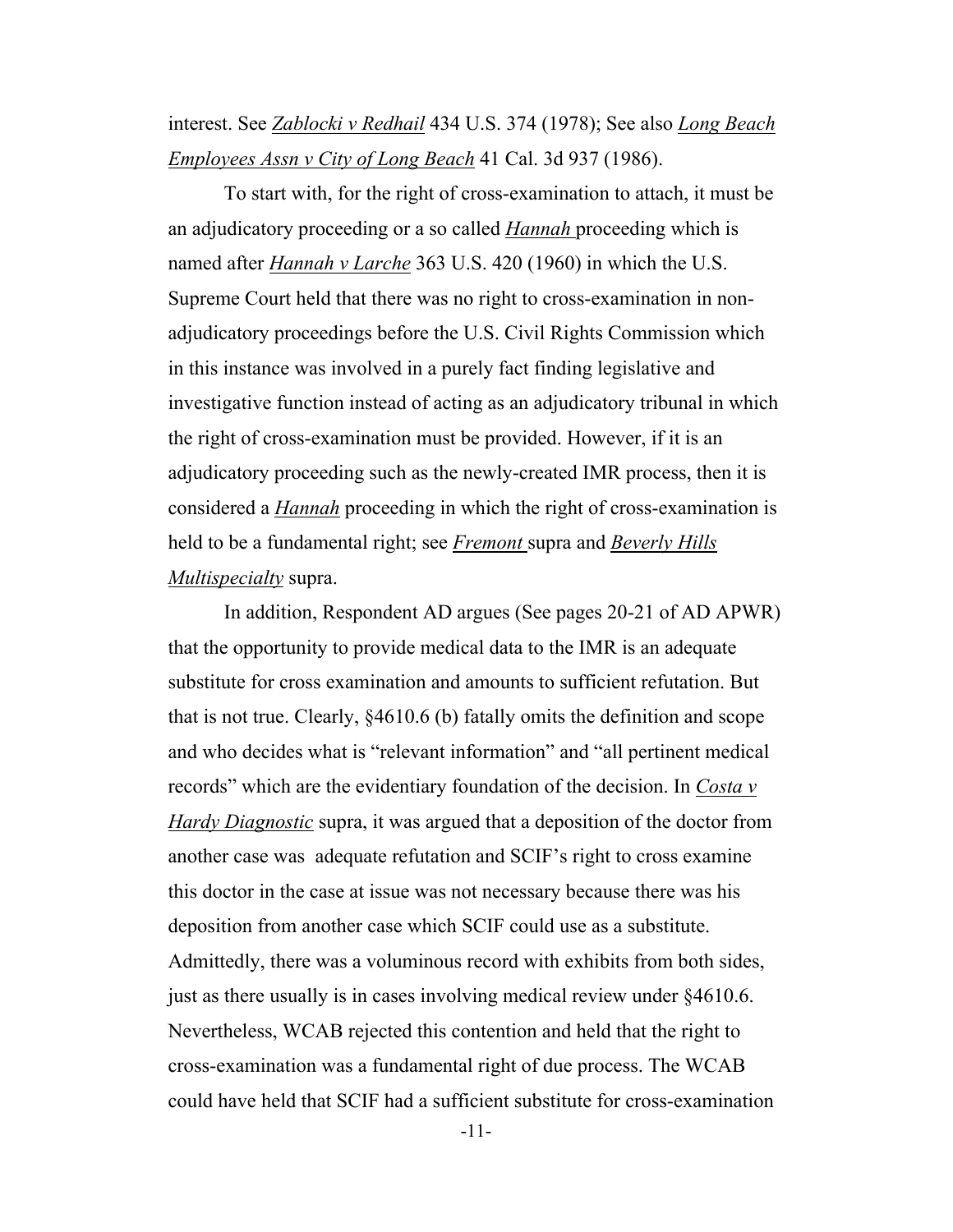with the evidence it identified for itself and the evidence to which it objected. That was not the ruling of the WCAB. It does not escape notice that SCIF in this case seeks to deprive the injured worker of the same right it so zealously sought to secure and protect in *Costa*.

 To support this argument that there is an adequate procedure provided in §4610.6 of refutation which replaces the right of crossexamination, the Respondent AD analogizes this to the managed health care system (See page 24 of AD APWR). In *California Consumer Health Care Council Inc. v California Department of Managed Health Care* 161 Cal. App.  $4<sup>th</sup> 684$  (2008) the Court of Appeal held that the Independent Medical Review System set forth in Health and Safety Code §1378.30 et seq. complies with due process even though health maintenance organizations (HMOs) were permitted to see and rebut enrollees' filings but the enrollees could not. Overall, the Court viewed the procedures under a balancing test finding that the enrollees had sufficient rights to contest these decisions. The enrollees were able to file their claim and provide their own and their providers' records; there was adequate time to consider this evidence by independent medical review organization; the enrollees were informed of the procedures and the nature of the action taken. Against this, the Court measured the burden to the Department of Managed Health Care in requiring DMHC to provide enrollees with all records forwarded by HMOs to review organization and decided that that would slow down the process and create substantial burden on DMHC.

 This case is markedly different from Stevens. §1378.30 et seq does not prevent judicial review or limits it in the manner that §4610.6 does nor did the petitioners in *California Consumer Health Care Council* supra contend that enrollees were deprived of the right of cross examination. Also, §1378.30 (h) provides that "(t)he independent medical review process authorized by this article is in addition to any other procedures or remedies

-12-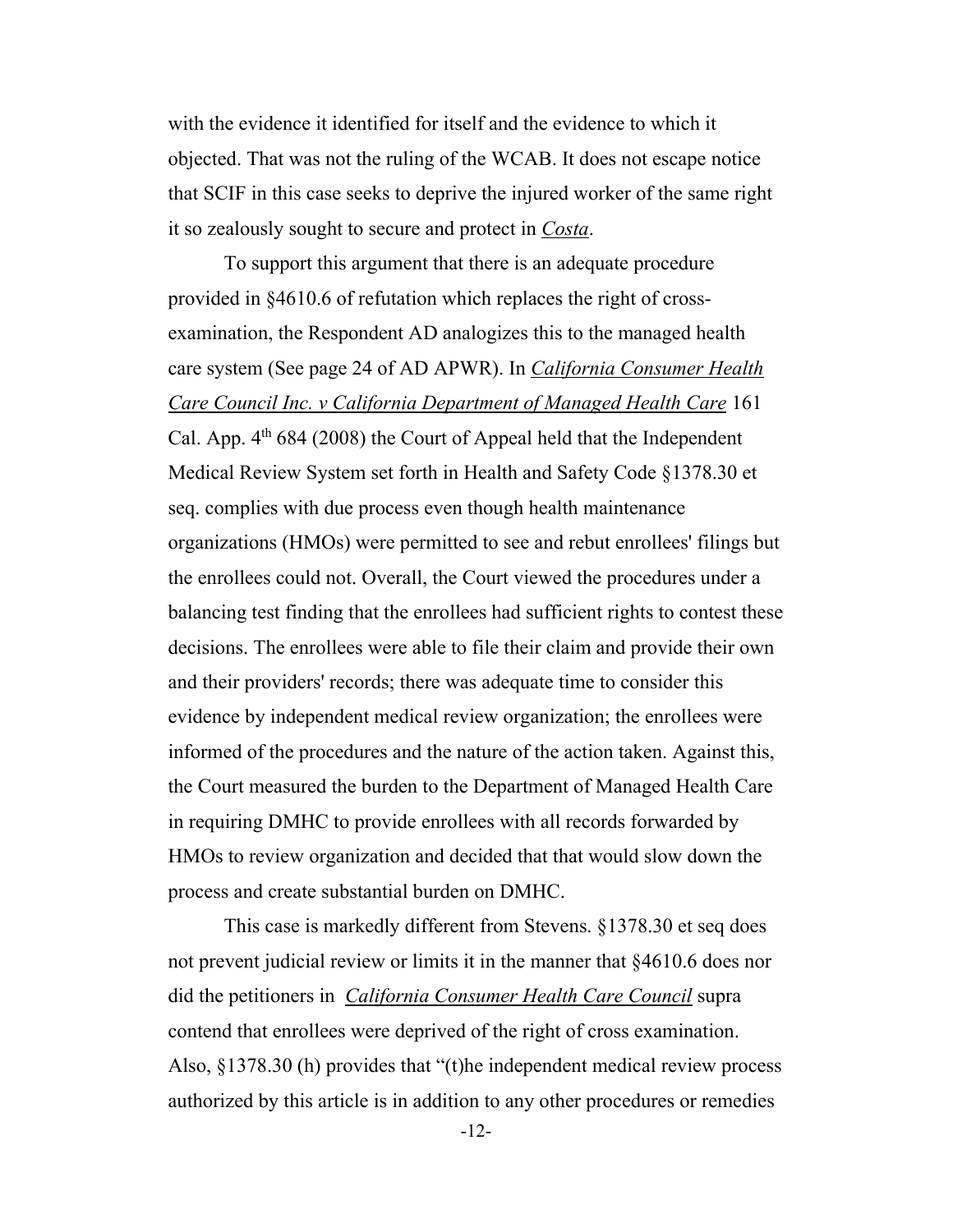that may be available" which IMR process in Stevens does not. Court action under this section was permitted in *Arce v Kaiser Foundation Health Plan, Inc.* 181 Cal. App. 4<sup>th</sup> 471 (2010) and *California Physicians' Service v Aoki Diabetes Research Institute* 163 Cal. App. 4<sup>th</sup> 1506 (2008).

 Furthermore, the absolute secrecy of the IMR's identity is unique to the Independent Medical Review system ushered in by SB 863. In the managed care Independent Medical Review system, the identity of the IMR is subject to disclosure: "in cases *where the reviewer is called to testify* and in response to court orders." Health and Safety Code 1374.33(e) (emphasis added). Similarly, in workers compensation cases involving the so-called "MPN IMR", the identity of the IMR is known from the beginning of the process since that IMR actually physically examines the injured worker. See Labor Code 4616.4(e) ("the independent medical reviewer *shall conduct a physical examination* of the injured employee at the employee's discretion.") (emphasis added). Thus, in the two most similar statutes related to IMR, both long predating the enactment of LC 4610.6, the identity of the IMR is not secret and the IMR is, thus, subject to cross examination. Other than making it impossible to obtain facts or evidence to support and appeal of an IMR decision no other legitimate or rational basis could exist for keeping the identity of the IMR secret."

 This flawed claim of refutation as a substitute for the other omissions which is set forth in Section A above is materially encumbered by the failure to define the material terms "relevant information" and "all pertinent medical records" which data are supposed to be provided to the medical expert on which to base his or her determination and there is no mechanism to decide the what, how, or who decides what these data are. This flaw is described in more detail hereafter.

 These data short of cross-examination do not allow for the analysis of the how and why that the IMR made his or her decision and whether it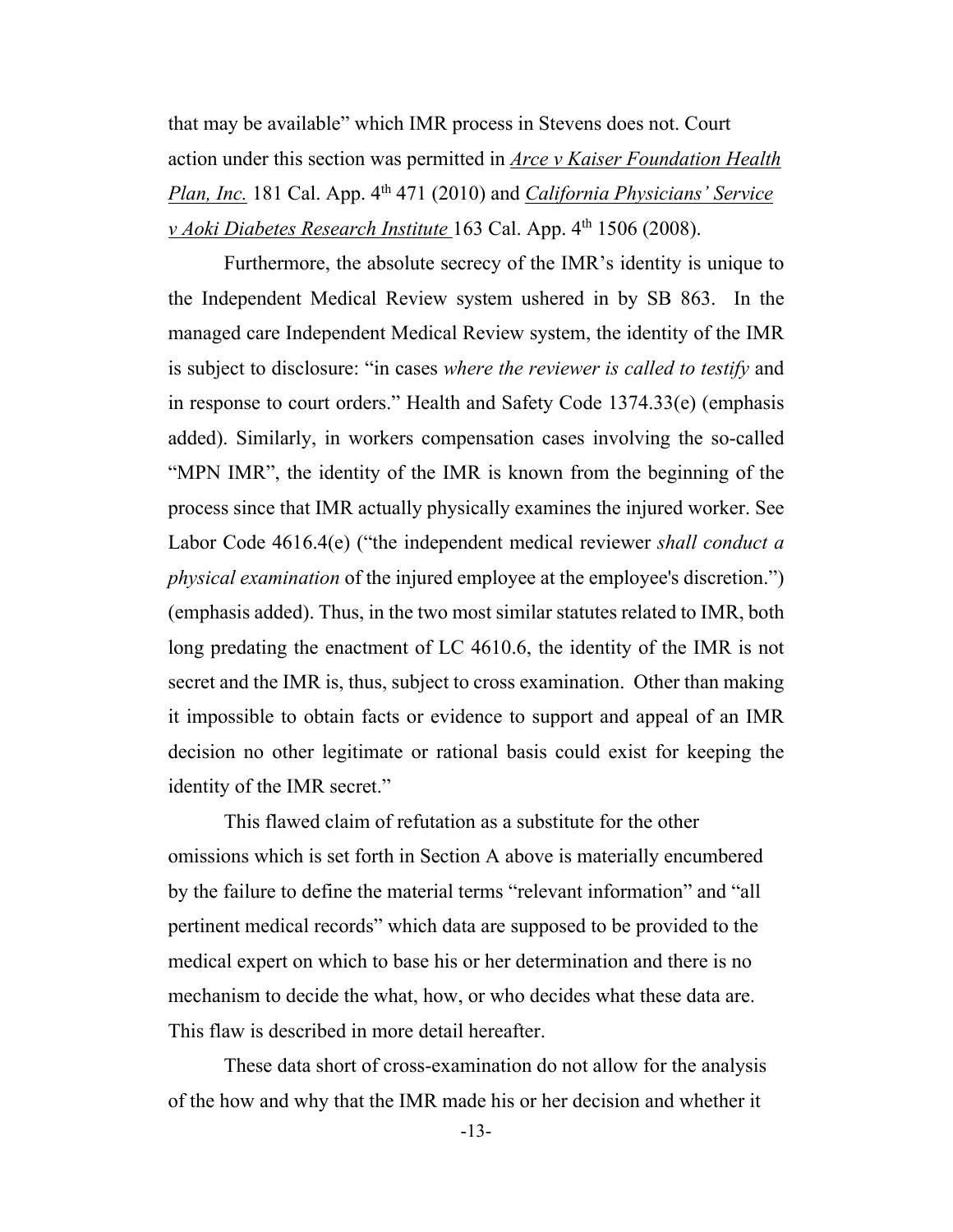conforms to substantial evidence requirements as required by Labor Code §5952. Stripping away and depriving the injured worker (as well as the employer and its insurer) of the fundamental right of cross-examination makes it impossible to fully determine whether the decision is based on substantial evidence.

 In order to get around the violations of due process, Respondent AD depicts the IMR as a "physician arbiter" (See page 19 of the AD APWR), an "arbiter of disputes" (See page 22 of AD APWR), and "arbiter of medical treatment disputes" (See page 22 of AD APWR), as does Respondent SCIF on pages 12, 14, 23, 25, and 26 of SCIF's APWR. Respondents AD and SCIF in effect contend that the IMR is acting in the role of a workers compensation judge or a quasi-judicial officer and that therefore it would be improper to allow crossexamination of the IMR. In self-contradictory fashion, Respondents AD and SCIF acknowledge and even promote the IMR as a medical expert, which is how this person is described in the historical and statutory notes in Government Code §11435.30 and in various passages of the AD's APWR, as set forth above. On page 14 of Respondent SCIF APWR it states this boldly: "Applicants therefore are no more entitled to cross-examine the independent medical reviewer than they are entitled to cross-examine the workers' compensation administrative law judge." Added to this, it may claimed that the right of cross-examination is not a fundamental right or it is not so in the context of §4610.6, that the rational basis test should be used, and that cost reduction and from that an increase in benefits to the injured worker are important governmental interests. Respondent SCIF's due process argument follows the AD's and is on pages 22-28 of SCIF APWR.

-14-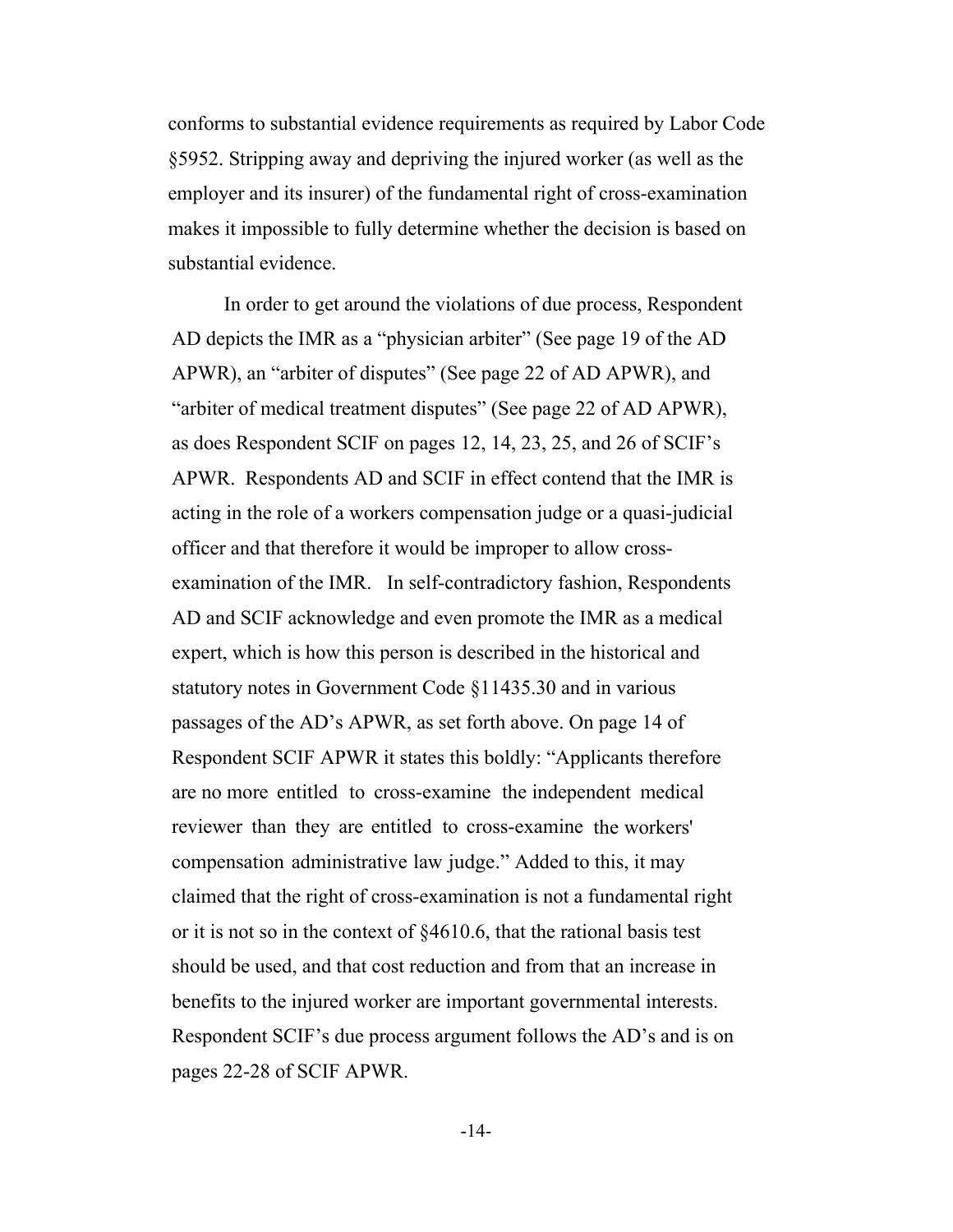This is superficial, inaccurate, and not suitable, and the quasijudicial officer claim is also a false analogy. There are material differences between the two. Firstly, a workers compensation judge is bound by the Code of Judicial Ethics pursuant to Labor Code §123.6 (a) (see also *Robbins v Sharp Healthcare* 71 Cal Comp Cases 1291 (2006)) which he or she has sworn to uphold. The judge is appointed by a public agency after an examination and vetting process. The judge may be challenged either by automatic reassignment under 8 CCR §10453 or for cause in 8 CCR §10452. The judge conducts a hearing in open and adversarial proceedings and hears evidence. Each party has the right to object to the evidence and obtain rulings on his or her or its objections. There is provision for compulsory process. Witnesses testify. There is a record of the proceedings prepared by a court reporter and the judge creates a summary of evidence. The evidence must comport with the requirements of substantial evidence.

 Secondly, Labor Code § 4610.6 makes clear that it is Respondent AD, and not the IMR, that acts as the final "arbiter" on the issue of medical necessity. Labor Code § 4610.6(g) provides: "The determination of the independent medical review organization shall be deemed to be the determination of the administrative director and shall be binding on all parties." Furthermore, Labor Code § 4610.6(h), which sets forth the procedures for appealing from a medical necessity determination, states: "The determination of the administrative director shall be presumed to be correct and shall be set aside only upon proof by clear and convincing evidence of one or more of the following grounds for appeal …." Finally, 4610.6(i), which sets forth the procedure to be followed when a medical necessity determination is successfully appealed, states: "If the determination of the administrative director is reversed, the dispute shall be remanded to the administrative director to submit the dispute to

-15-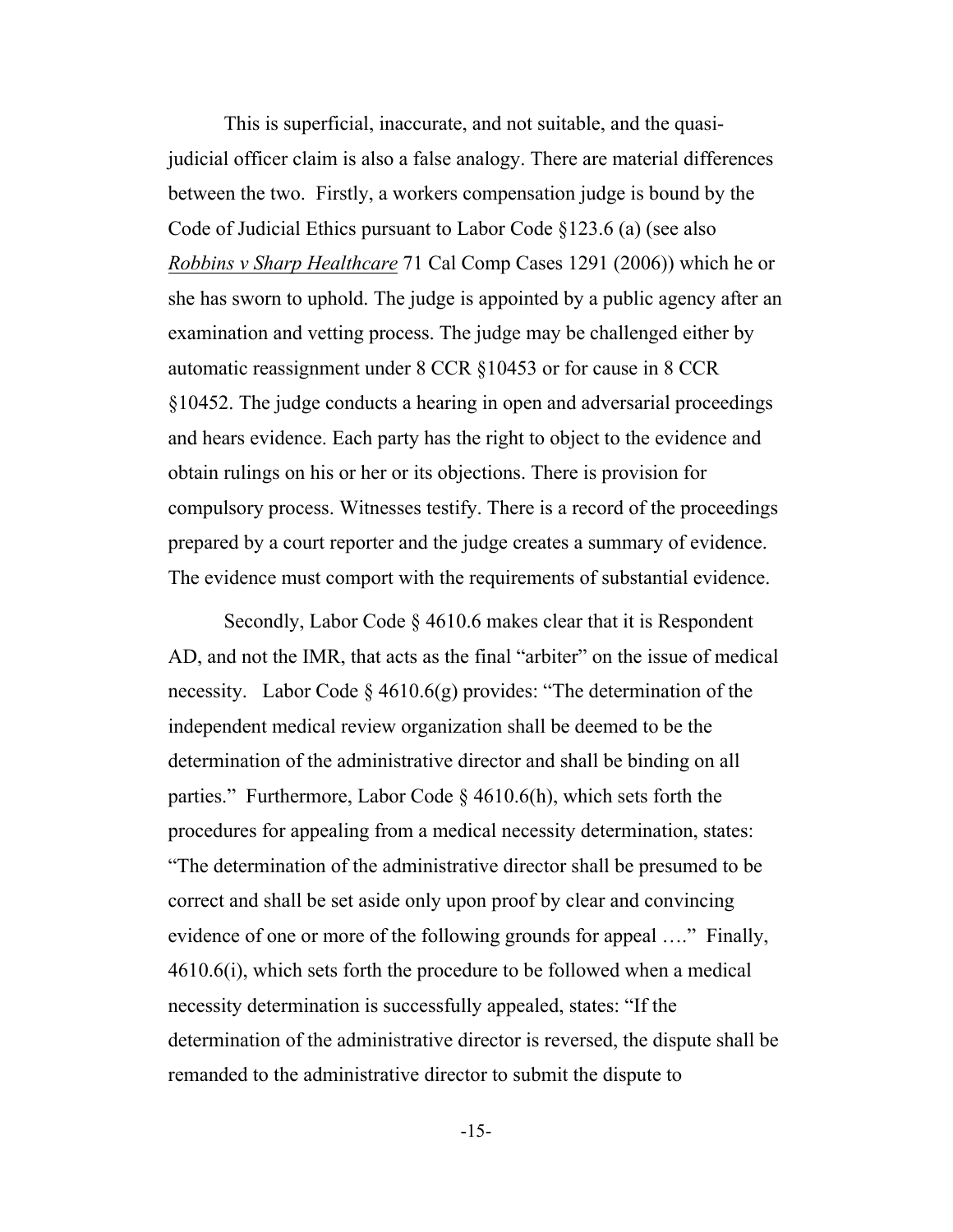independent medical review by a different independent review organization." Accordingly, there can be no doubt that the ultimate decision-maker as to all medical necessity dispute is Respondent AD.

 Doubtless, the IMR is in reality a medical witness or, as the AD asserts, a physician reviewer with medical expertise; in effect a medical expert as SCIF admits. The statute does not expressly invest, however, the IMR with the role of a judge or even call this doctor one nor does this doctor perform any of the functions or duties described above for a judge. Limiting the role to just a medical expert, Labor Code §46010.6 (c) provides that "(f)ollowing its review, the reviewer or reviewers shall determine whether the disputed health care service was medically necessary based on the specific medical needs of the employee and the standards of medical necessity as defined in subdivision (c) of Section 4610.5."

 In the historical and statutory notes contained in Government Code §11435.30, the process is depicted as "determinations of disputes over appropriate medical treatment." The Legislature uses the word "determine" and "determination" as it used those words in Labor Code §4663 about apportionment. Labor Code §4663 (c) states that "a physician shall make an apportionment determination." The Legislature intentionally omits from both code sections that the doctor is the judge or quasi judicial officer. Even though Labor Code §4610.6 (g) provides that the determination of the IMR is deemed to be the decision of the administrative director, it is still much like a "regular physician's" (under Labor Code §5701) medical opinion or agreed medical examiner's report and determination which the workers compensation judge can adopt as his or her decision. The regular physician and agreed medical examiner however are subject to cross examination as the IMR should be to comply with due process.

 The Respondent AD then alleges to all of this that the so called *Morgan* Rule bars cross-examination of this medical witness (See page 23

-16-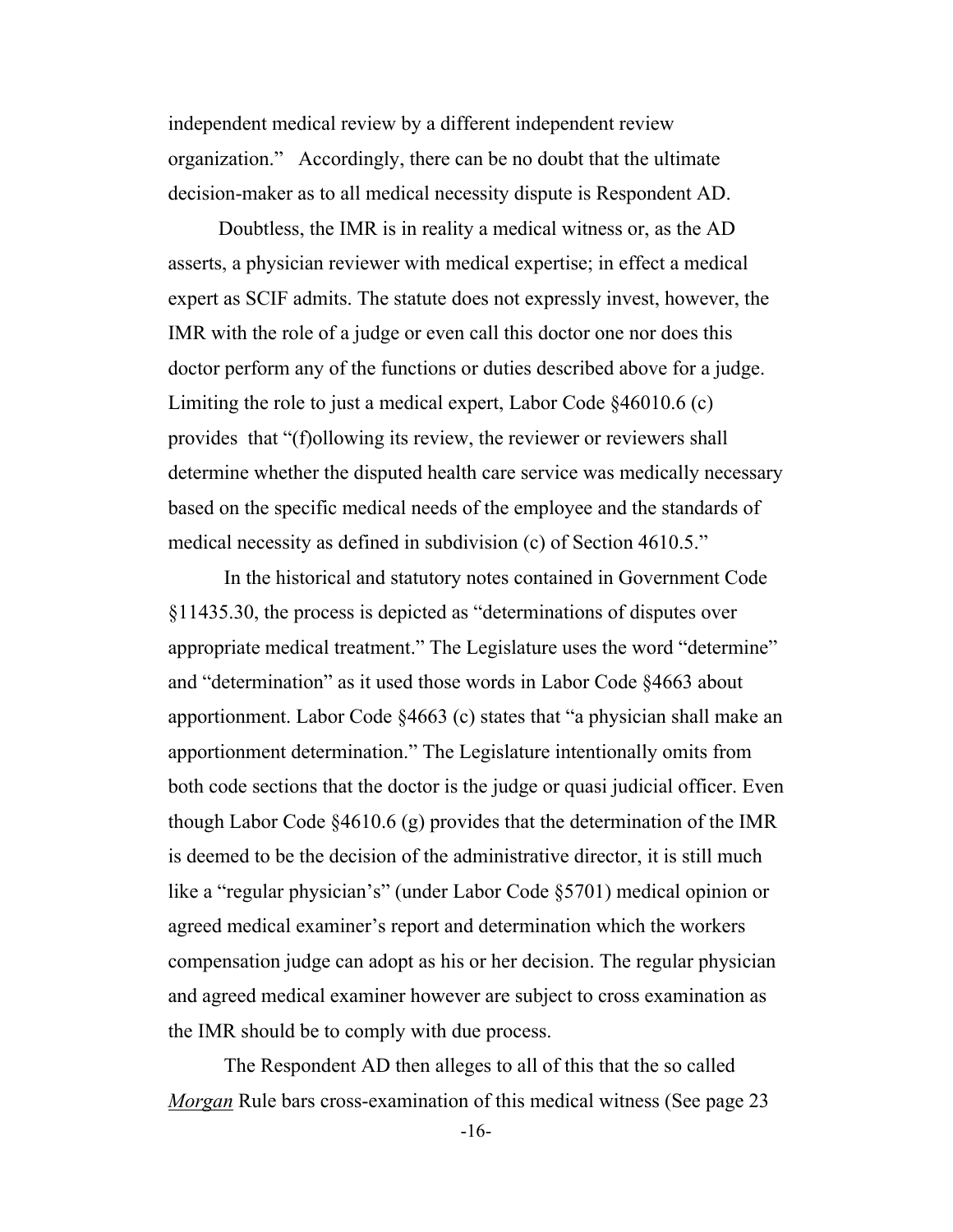of the AD APWR). In *U.S. v Morgan* 313 U.S. 409 (1941), made applicable to California by *City of Fairfield v Superior Court* 14 Cal. 3d 768 (1975), the Courts held that there is no right of cross examination of administrative officials. But the Respondent AD neglected to disclose both that this applies only to administrative officials and not to witnesses and that there are instances in which even officials can be subject to discovery and thus does not serve as case authority. First, in *Morgan* there was crossexamination of the Secretary of Agriculture; in *City of Fairfield* it was discovery of two city councilpersons sitting on the city council which acted as the official administrative agency making the final decision. No one contends that there is a right to cross examine the AD; just the medical expert IMR.

 These distinctions were held to be essential in *William S. Hart Union High School District v Regional Planning Com.* 226 Cal. App. 3d 1612 (1991) at 1627: "Respondents argue that school districts should not be allowed to amend their petition to add allegations regarding the Mira decision's impact on the County's decision to grant the rezoning application. Respondents assert that it is irrelevant whether the board of supervisors relied on erroneous legal advice from county counsel regarding section 65996, since state and federal supreme court decisions hold that a litigant cannot inquire into what evidence a public official considered and what reasoning process he or she used when reaching a decision that is being challenged. They cite City of Fairfield v. Superior Court (1975) 14 Cal.3d 768, 777–779, 122 Cal.Rptr. 543, 537 P.2d 375; State of California v. Superior Court (Veta) (1974) 12 Cal.3d 237, 256–258, 115 Cal.Rptr. 497, 524 P.2d 1281, and United States v. Morgan (1941) 313 U.S. 409, 61 S.Ct. 999, 85 L.Ed. 1429. While the language of those cases directed that rule to quasi-judicial acts, not legislative acts such as zoning decisions, other courts have held that a legislator's motives and mental processes are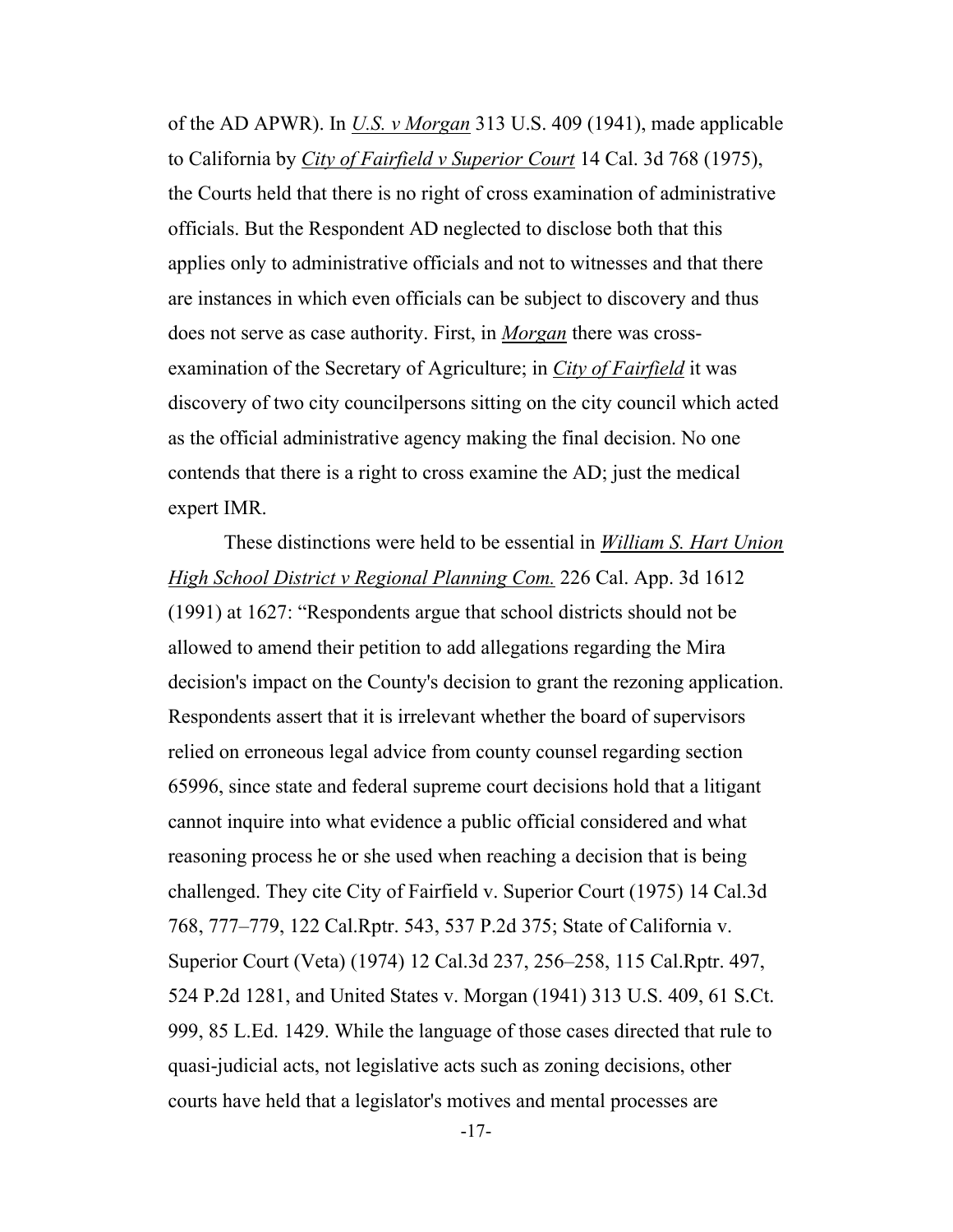likewise not open to discovery. (County of Los Angeles v. Superior Court (1975) 13 Cal.3d 721, 726–727, 119 Cal.Rptr. 631, 532 P.2d 495; Tri County Apartment Assn. v. City of Mountain View (1987) 196 Cal.App.3d 1283, 1292, 242 Cal.Rptr. 438.) However, we do not believe that any of those cases apply here. The Supreme Court in Morgan noted that such scrutiny, if applied to a *judge,* "would be destructive of judicial responsibility" and the court stated that decisions made in quasi-judicial proceedings such as administrative hearings should be accorded the same safeguards. (United States v. Morgan, supra, 313 U.S. at p. 422, 61 S.Ct. at p. 1004, 85 L.Ed. at p. 1435.) The Morgan court certainly did not mean to suggest that a reviewing court could not inquire into the *rules of law* that a judge or administrator applies to the facts of a case to make his or her decisions. Thus, the school districts' assertion that the board of supervisors misapplied section 65996 to this case because it did not consider its options under Mira is not subject to the Morgan rule."

 Under the strict scrutiny test, there is no compelling governmental interest in depriving an injured worker and the employer and its insurer of the fundamental right of cross examination. The goals sought to be achieved can be accomplished through a more narrowly tailored statute. The deprivation of the right of cross examination is all the more egregious because it is coupled with a meaningless right of judicial review in §4610.6 (h) and with terms such as "pertinent medical records" and "relevant information" which are not defined in §4610.6 (b) and which deprives the parties of due process notice and fair procedure. These other points are explained in the sections which follow.

 To make this a meaningful process, the injured worker, employer, and insurer must be allowed the fundamental right to cross examine the medical expert.

-18-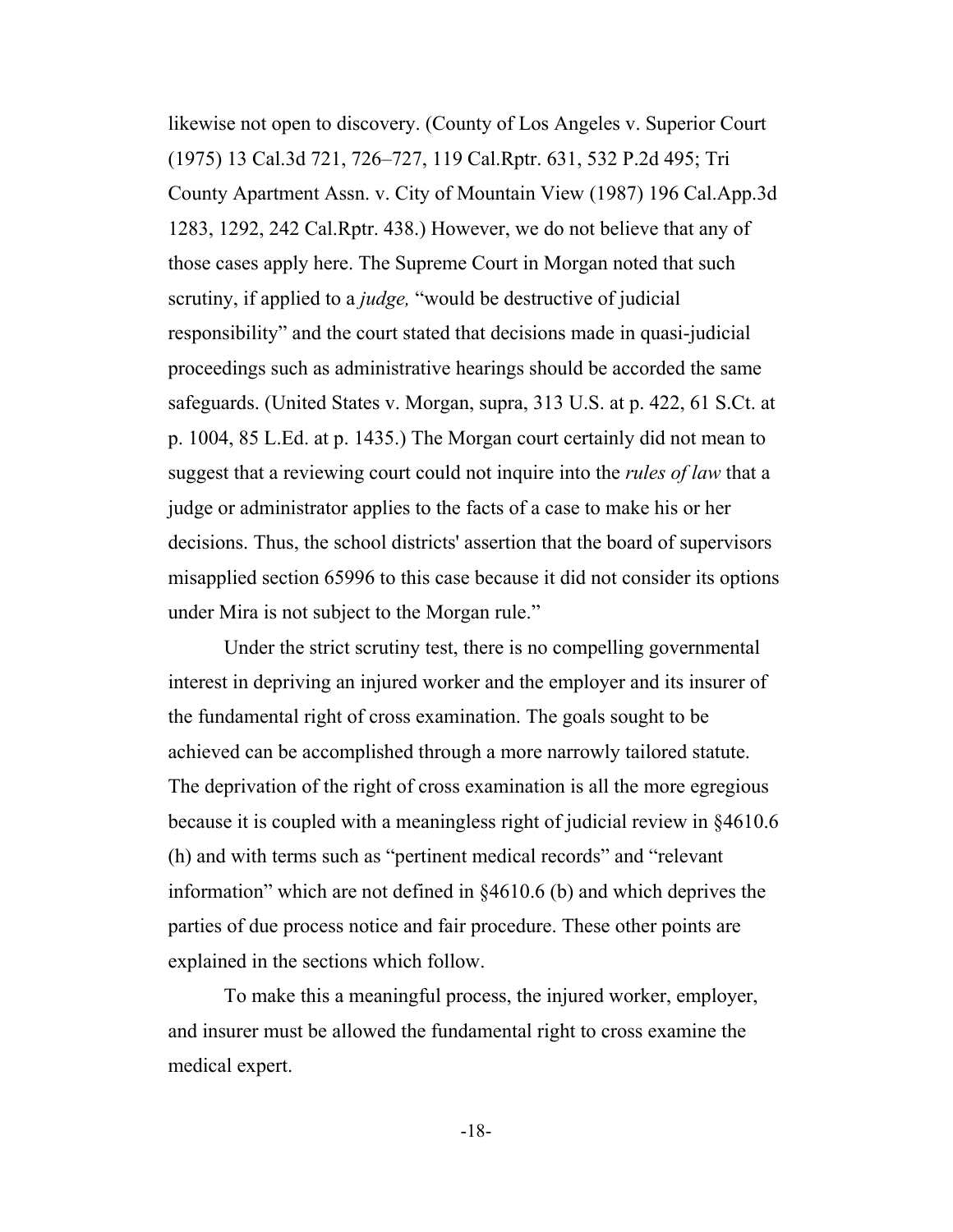#### **2. DEPRIVATION OF THE RIGHT OF JUDCIAL REVIEW VIOLATES DUE PROCESS**

 §4610.6 makes the right of judicial review meaningless and empty. Specifically, §4610.6 (g) states that the decision "shall be binding on all parties;" §4610.6 (h) provides limited and meaningless right of appeal in §4610.6 (h) 1-5 since the injured worker and employer and insurer cannot secure any evidence of bias or fraud of the IMR whose identity is concealed and who cannot be cross examined; §4610.6 (i) reinforces that the WCAB and WCJ have no authority to make "medical determinations" in which it is stated "(i)n no event shall a workers' compensation administrative law judge, the appeals board, or any higher court make a determination of medical necessity contrary to the determination of the independent medical review organization."

Because the IMR makes factual and legal determinations, the parties must be given a meaningful right of judicial review. In *Facundo-Guerrero v WCAB* 163 Cal. App. 44th 640 (2008), the Court of Appeals held that there was no such determination in connection with the 24 visit limit for chiropractic treatments under Labor Code §4604.5 (d) and this limit imposed by the legislature under its plenary power did not thus violate due process. This holding is limited by its factual context as explained at 653, in which the Court held: "Moreover, because an employer's decision is not tethered to any factual or legal dispute requiring adjudication, due process under either the state or federal constitutions is not implicated by section  $4604.5(d)$ ."

 The factual and legal determinations made by the IMR which should be subject to cross-examination are requirements covered in §§4610.6 (b) and  $(c)$ :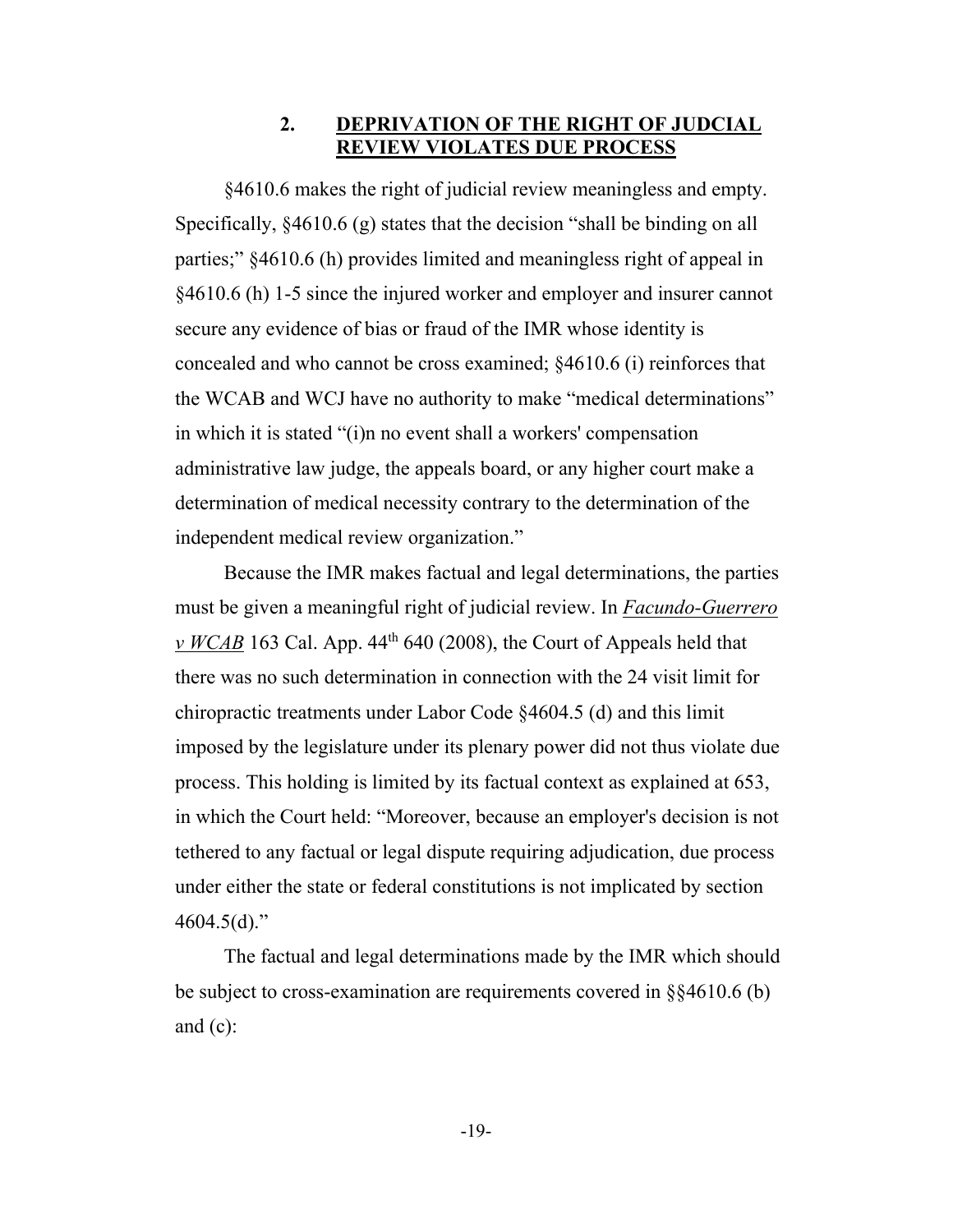"(b) Upon receipt of information and documents related to a case, the medical reviewer or reviewers selected to conduct the review by the independent medical review organization shall promptly review all pertinent medical records of the employee, provider reports, and any other information submitted to the organization or requested from any of the parties to the dispute by the reviewers. If the reviewers request information from any of the parties, a copy of the request and the response shall be provided to all of the parties. The reviewer or reviewers shall also review relevant information related to the criteria set forth in subdivision (c).

(c) Following its review, the reviewer or reviewers shall determine whether the disputed health care service was medically necessary based on the specific medical needs of the employee and the standards of medical necessity as defined in subdivision (c) of Section 4610.5."

 In drawing this distinction, the Court of Appeals in *Facundo-Guerrero* distinguished at 652-653 *Bayscene Resident Negotiators v Bayscene Mobilehome Park* 15 Cal. App. 119 (1993) and *Costa v WCAB* 65 Cal. App.  $4<sup>th</sup>$  1177 (1998) in which there were factual and legal determinations which required the right of judicial review.

 Nevertheless, *Bayscene* did in fact involve factual and legal determinations mandating the right of judicial review. At 653, the Court held that "(i)n *Bayscene,* Division One of the Fourth District Court of Appeal struck down on due process grounds a city ordinance which required binding arbitration for mobile home park rent disputes. The court stressed that the primary failing of the ordinance was that it did not provide for judicial review of the evidence; instead, the issues on appeal were 'essentially limited to fraud, corruption, or other misconduct of a party or the arbitrator.' (*Bayscene*, supra, 15 Cal.App.4th at p. 134, 18 Cal.Rptr.2d 626.) The case is inapposite,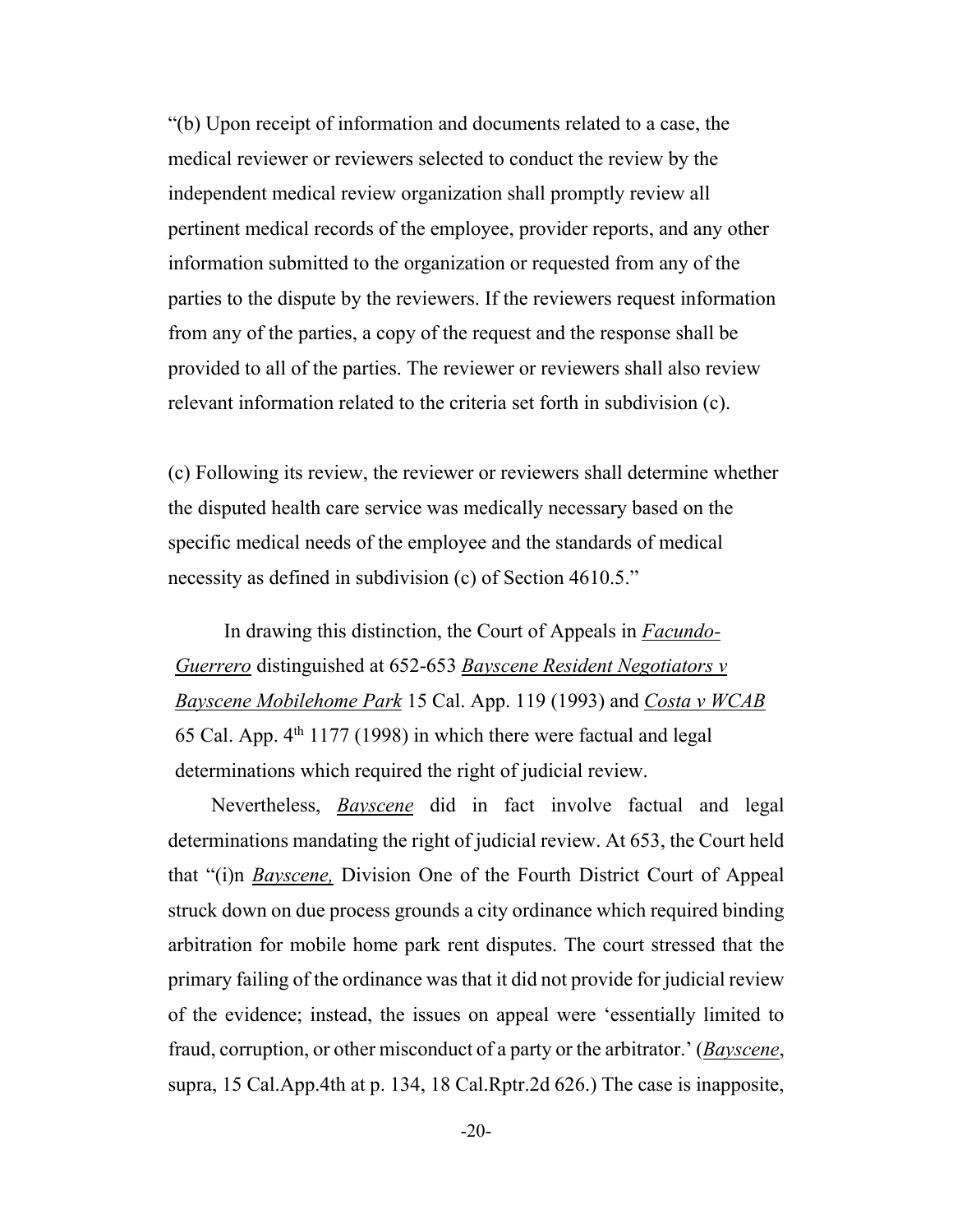involving a local ordinance compelling private parties to submit their rent control disputes to binding arbitration without any right of judicial review for errors of fact or law."

 These same grounds for appeal which the Court of Appeals in *Bayscene* found to be fatally lacking the right of judicial review in violation of due process are nearly the same as those in §4610.6 (h) (1)- (5).

All parties must be given the right to meaningful judicial review.

#### **3. IMPROPER FAILURE TO PROVIDE DUE PROCESS NOTICE OF THE DEFINITION AND SCOPE OF ESSENTIAL TERMS AND FAIR PROCEDURE BY WHICH TO OBJECT**

 The definition and scope of the essential terms such as "relevant information" and "all pertinent medical records" on which the determination is based are improperly omitted in §4610.6 (b) in violation of the due process requirement of notice and fair procedure.

 8 CCR § 9792.10.5, which is entitled "Independent Medical Review-Medical Records" and which is the Regulation behind §4610.6 is no better. The medical records therein are described by category and not by definition in Subsection (a)  $(1)$  (A) records within 6 months; in Subsection (a)  $(1)$  (E) "other relevant documents and information;" and Subsection (a) (3) "(a)ny newly developed or discovered relevant medical records."

 In *Mullane v Central Hanover Bank & Trust Co.* 339 U.S. 306 (1950) at 314, the U.S. Supreme Court held "(a)n elementary and fundamental requirement of due process in any proceeding which is to be accorded finality is notice reasonably calculated, under all the circumstances, to apprise interested parties of the pendency of the action and afford them an opportunity to present their objections."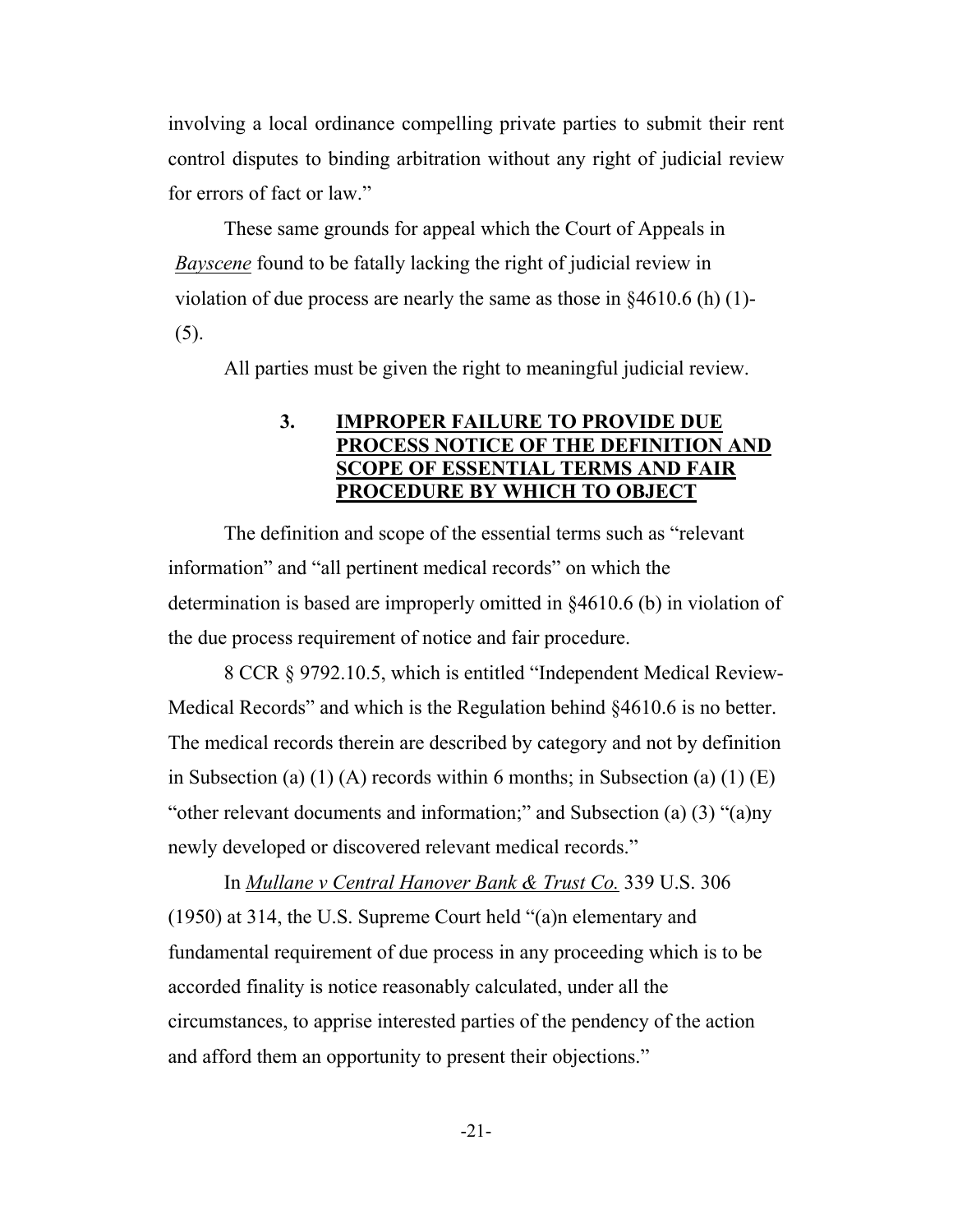With these omissions, it is a guessing game for all parties and there are no conceivable limits to these terms or how to deal with them. But there are restrictions and a procedure on how to obtain rulings from a judge by the holding in *Allison v WCAB* 72 Cal. App.  $4<sup>th</sup> 654$  (1999), in which Justice Croskey held that: "(1) under physician-patient privilege and litigation exception to that privilege, scope of permissible discovery regarding claimant's general medical history was limited, and (2) workers' compensation judge had authority to hear discovery disputes and make appropriate discovery orders." This is based on the fundamental right to privacy set forth in the California Supreme Court case of *Britt v Superior Court* 20 Cal. 3d 844 (1978) which the Court in *Allison* supra made applicable to Workers Compensation proceedings.

 Besides the failure to define these essential terms, §4610.6 (b) takes away the right of judicial intervention to raise objections and secure rulings in accordance with the ruling of *Allison*. This is an impossible situation for the injured worker, the employer, and the insurer and places an unconstitutional burden on the parties.

### **II. THE FAILURE IN §4610.6 TO REQUIRE THAT THE MEDICAL NECESSITY DETERMINATION BE SUPPORTED BY SUBSTANTIAL EVIDENCE VIOLATES LABOR CODE §5952 (d)**

 §4610.6 does not base the determination of medical necessity on the substantial evidence standard and therefore violates Labor Code §5952 (d).

 Labor Code §5952 mandates the substantial evidence rule in subsection as follows: "(d) The order, decision, or award was not supported by substantial evidence." See *Moulton v WCAB* 84 Cal. App. 4<sup>th</sup> 837, 65 Cal. Comp. Cases 1259 (2000). The IMR's conclusion becomes final once it reaches the AD and is described as a "decision" in subsections (e), (j), and (k). The IMR's conclusion ultimately becomes an Award of the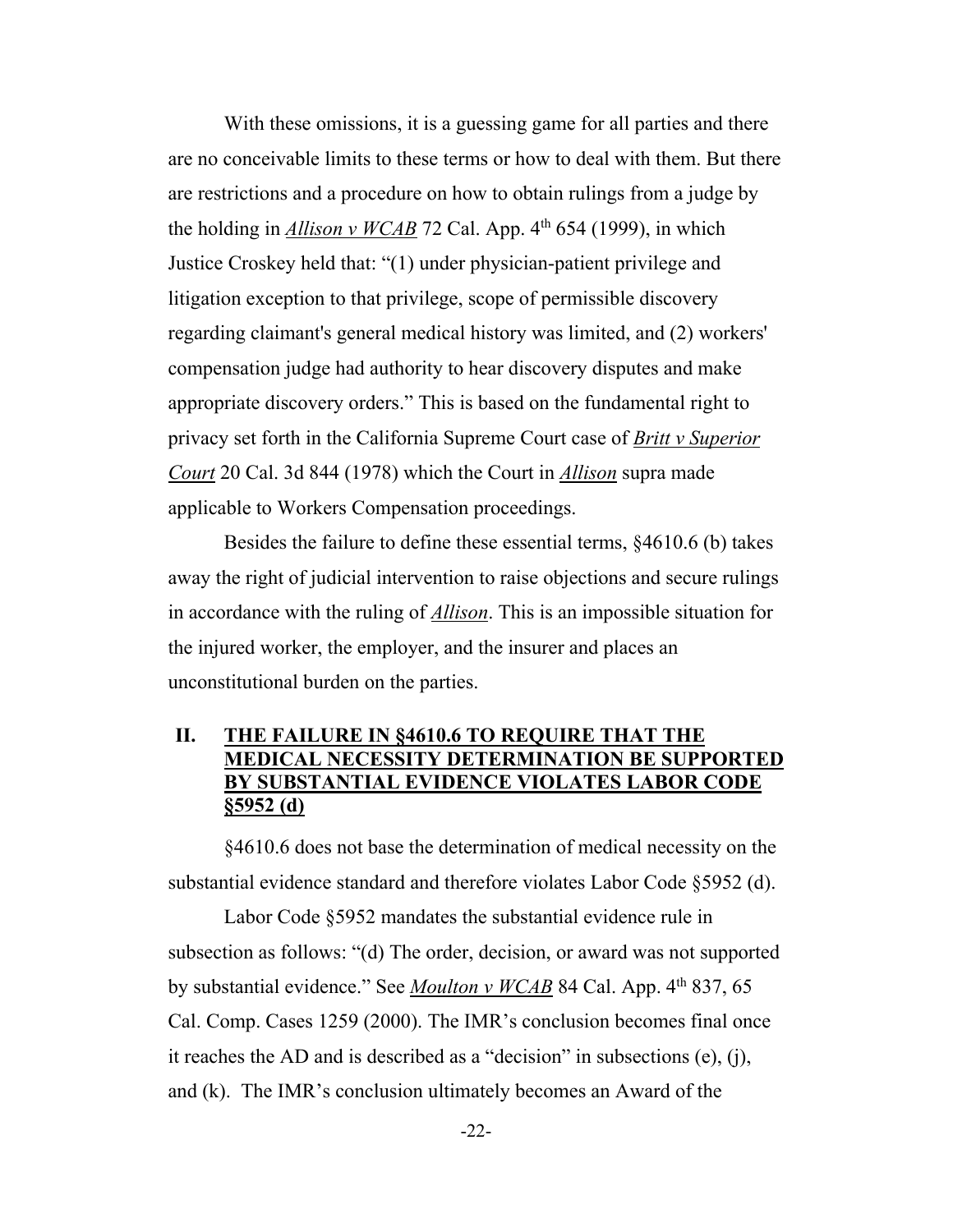WCAB for future medical treatment even though in other parts of  $\S 4610.6$ is called a "determination".

 In *Escobedo v Marshalls* 70 Cal. Comp. Cases 604 (2006), the WCAB set forth the requirements of substantial evidence at 620-621 in this en banc decision:

"This is because it is well established that any decision of the WCAB must be supported by substantial evidence. (Lab. Code, § 5952(d); Lamb v. Workmen's Comp. Appeals Bd. (1974) 11 Cal.3d 274, 281 [39 Cal.Comp.Cases 310];Garza v. Workmen's Comp. Appeals Bd. (1970) 3 Cal.3d 312, 317 [35 Cal.Comp.Cases 500];LeVesque v. Workmen's Comp. Appeals Bd. (1970) 1 Cal.3d 627, 635 [35 Cal.Comp.Cases 16].) In this regard, it has been long established that, in order to constitute substantial evidence, a medical opinion must be predicated on reasonable medical probability. (McAllister v. Workmen's Comp. Appeals Bd. (1968) 69 Cal.2d 408, 413, 416-417, 419 [33 Cal.Comp.Cases 660];Travelers Ins. Co. v. Industrial Acc. Com. (Odello) (1949) 33 Cal.2d 685, 687-688 [14 Cal.Comp.Cases 54];Rosas v. Workers' Comp. Appeals Bd. (1993) 16 Cal. App.4th 1692, 1700-1702, 1705 [58 Cal.Comp.Cases 313].) Also, a medical opinion is not substantial evidence if it is based on facts no longer germane, on inadequate medical histories or examinations, on incorrect legal theories, or on surmise, speculation, conjecture, or guess. (Hegglin v. Workmen's Comp. Appeals Bd. (1971) 4 Cal.3d 162, 169 [36 Cal.Comp.Cases 93];Place v. Workmen's Comp. Appeals Bd. (1970) 3 Cal.3d 372, 378-379 [35 Cal.Comp.Cases 525];Zemke v. Workmen's Comp. Appeals Bd., supra, 68 Cal.2d at p. 798.)Further, a medical report is not substantial evidence unless it sets forth the reasoning behind the physician's opinion, not merely his or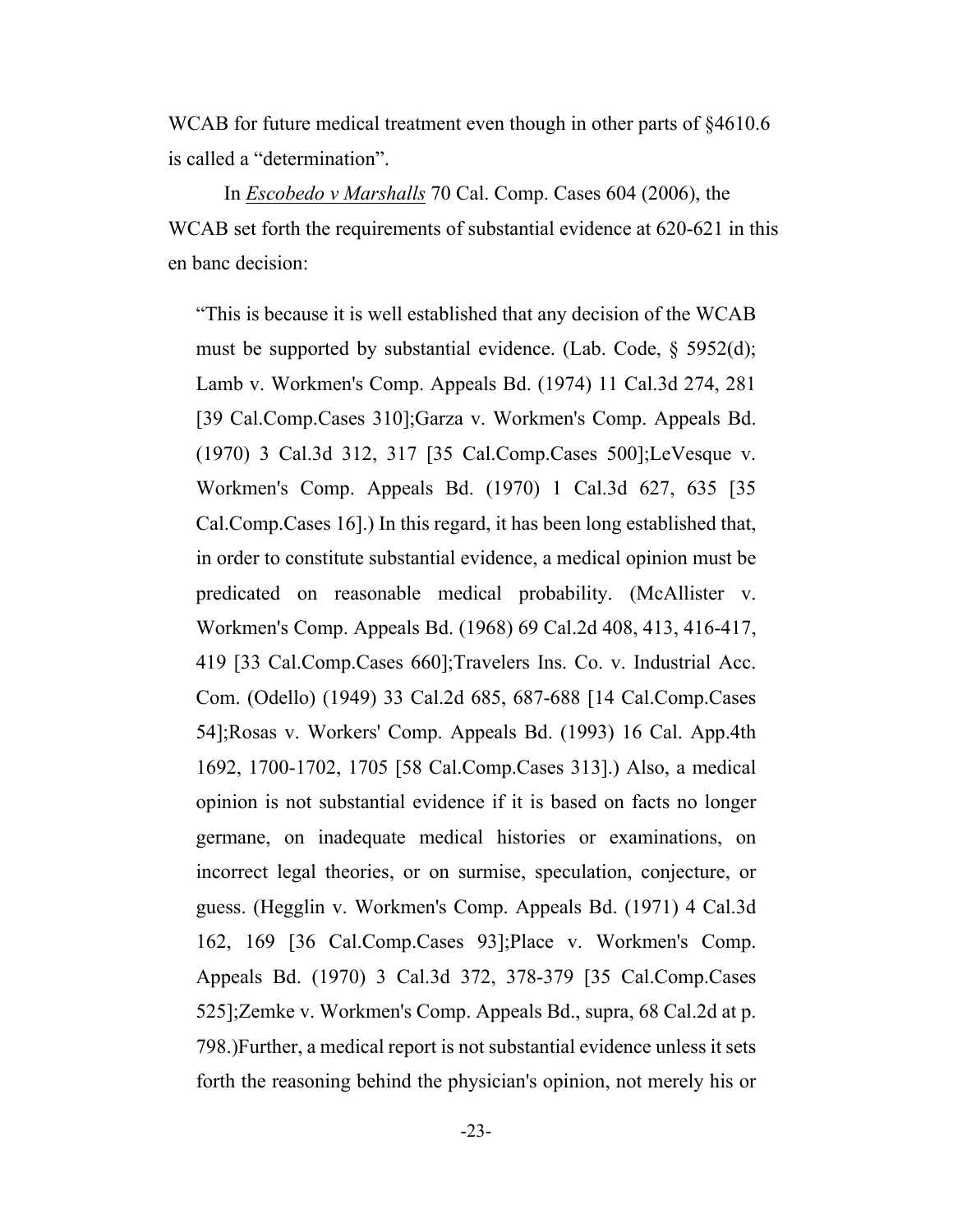her conclusions. (Granado v. Workers' Comp. Appeals Bd. (1970) 69 Cal. 2d 399, 407 (a mere legal conclusion does not furnish a basis for a finding); Zemke v. Workmen's Comp. Appeals Bd., supra, 68 Cal.2d at pp. 799, 800-801 (an opinion that fails to disclose its underlying basis and gives a bare legal conclusion does not constitute substantial evidence); see also People v. Bassett (1968) 69 Cal.2d 122, 141, 144 (the chief value of an expert's testimony rests upon the material from which his or her opinion is fashioned and the reasoning by which he or she progresses from the material to the conclusion, and it does not lie in the mere expression of the conclusion; thus, the opinion of an expert is no better than the reasons upon which it is based)."

 §4610.6 fails to comply with Labor Code §5952 (d) and to provide these safeguards for all parties. The standard is not substantial evidence but only a much narrower and undefined one of "medical necessity" and what is set forth in §4610.6 which refers to §4610.5 and in that section to medical utilization treatment schedule which is narrower yet than substantial evidence requirements are. Furthermore, in subsection (b), "relevant information" and "all pertinent medical records" are to be reviewed but there is no mechanism by which the terms are defined, for objections, and for rulings upon these objections and by whom. In subsection (e), the decision is based on an "analysis and determination" with citation to "medical condition," "relevant documents," and "relevant findings," with "relevant documents" and "relevant findings" left undefined, which refers to subsection (c) but there is no requirement of identifying the reasoning or what the scope of these terms is and who decides and how. Adding to these failings, the decision can be made without an examination of the injured worker and as *Escobedo* supra holds an inadequate examination does not conform to substantial evidence and an omitted one would not either.

-24-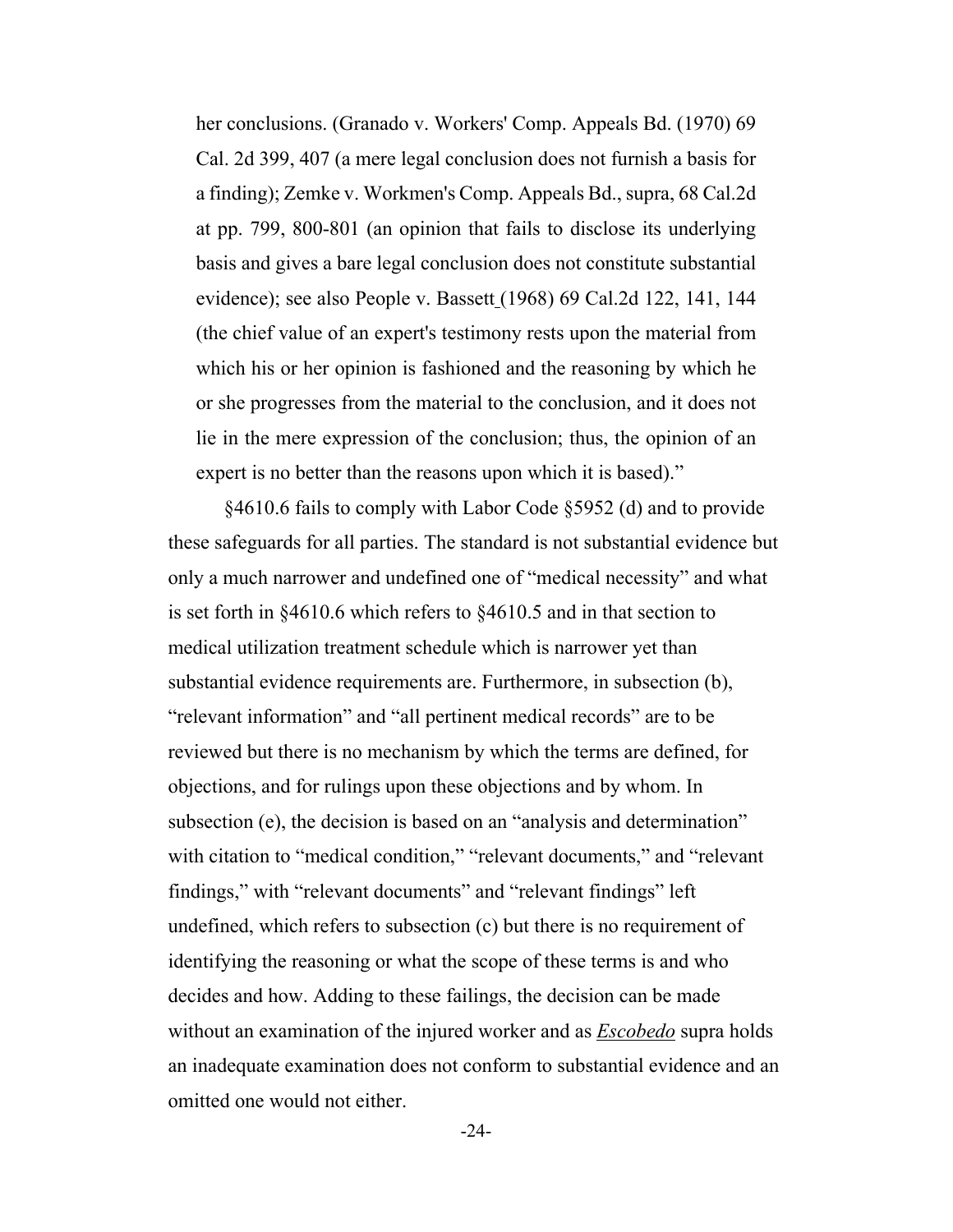But  $§4610.6$  (c)'s expressly restricting the determination to medical necessity and omitting reference to the legal standard of substantial evidence for this determination in violation of Labor Code §5952 (d) are telling points. In intentionally declaring in the legislative notes to §4610.6 (c) in Government Code §11435.30 that it was not abrogating *Milpitas USD*   $\nu$  *WCAB* (Guzman) 187 Cal. App. 4<sup>th</sup> 808 (2010)-in which the Court of Appeals held that a medical opinion challenging the AMA Guides must constitute substantial evidence-the Legislature clearly intended to keep the substantial evidence requirement in matters pertaining to §4610.6. The Legislature is deemed to be aware of existing laws and judicial decisions in effect at the time legislation is enacted and to have enacted and amended statutes in the light of such decisions as have a direct bearing upon them. See *People v. Licas* 41 Cal.4th 362 (2007).

 Since *Milpitas* supra was not abrogated and the Legislature did not expressly remove the legal standard of substantial evidence from §4610.6 or the applicability of Labor Code §5952 (d) to it, then §4610.6 is constitutionally flawed and in violation of due process for these additional reasons because there is no mechanism by which the substantial evidence requirement can be used in proceedings relating to §4610.6.

 To this, the Respondents may claim that the Legislature by silence and by implication intended to continue to permit the use of the substantial evidence requirement in rebuttal to the AMA Guides, as was done in *Milpitas* supra, and require instead an entirely new standard in connection with §4610.6 and that the courts can make this distinction, but this is no answer by virtue of the fact that §4610.6 does not remove the applicability of §5952 (d) if that was the intent of the Legislature. Either with the substantial evidence standard implied or without it, there is no mechanism by which either party can secure rulings as to the medical opinions and determinations offered in connection with §4610.6 and as to the scope of

-25-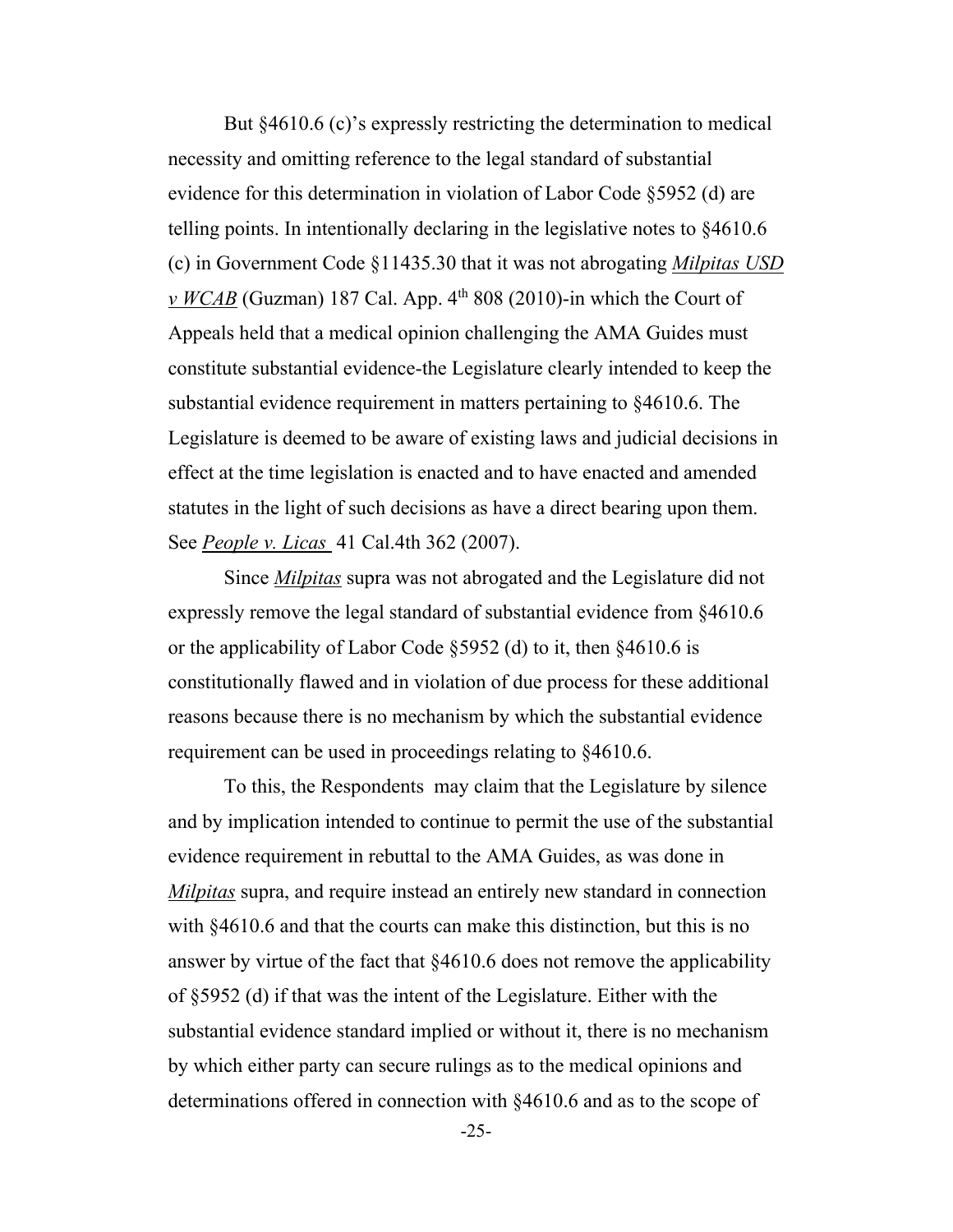"relevant information" and "all pertinent medical records" in subsection (b) and because of this is unconstitutional.

 In reaction to these arguments, Respondents may contend that the administrative director's function in adopting the determination of the IMR is ministerial and that the actual work of the decision is made by the IMR who is a quasi-judicial officer in this process. Nevertheless, the IMR does not have the same functions and duties as a judge and the statute fails to identify him or her as the judicial decision maker, judge or quasi-judge, and that he or she can make rulings upon the evidence. The right to object to any of these data and secure a ruling from anyone is not given in §4610.6.

 In the case at issue in contrast to the limited determination of "medical necessity," there was substantial medical evidence in the form of the primary treating doctor and the agreed medical examiner who in fact examined, tested, and evaluated the injured worker, a standard taken away by §4610.6, in contrast to the narrower decision of the IMR, which violates Labor Code §5952 (d).

 There was a complete and full record with much medical and other expert opinions in *Costa* for SCIF to refute the injured worker's medical evidence but the WCAB still deemed it a denial of due process right to cross examine the doctor.

 It is acknowledged that the Respondents may assert that because the determination under §4610.6 is made by a medical expert, the IMR, and later adopted by the administrative director it is outside of the proceedings of the WCAB where the standard is substantial evidence under Labor Code §5952 (d) and as a result this standard is inapplicable to §4610.6. That is not true because  $§4610.6$  (e), (j), and (k) all refer to "decision" to which §5952 (d) is expressly made applicable.

-26-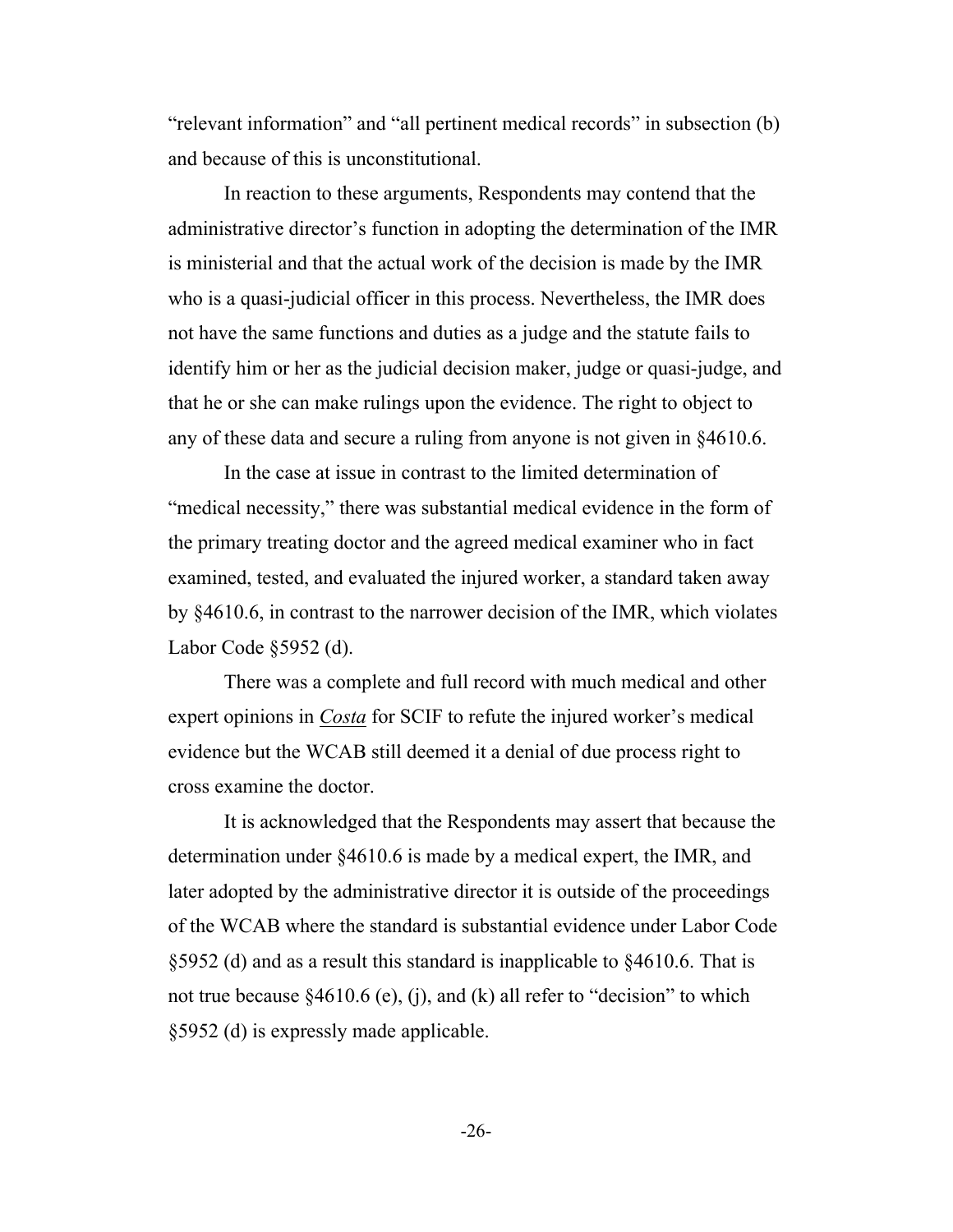#### **CONCLUSION**

For the reasons stated above, amicus curiae VIAW respectfully requests that this Court invalidate Labor Code §4610.6 as currently written. Dated: January 13, 2015 Respectfully submitted,

LAW OFFICES OF CHARLES E. CLARK

By: s/ Charles E. Clark Charles E. Clark Co-Counsel for Amicus Curiae VOTERS INJURED AT WORK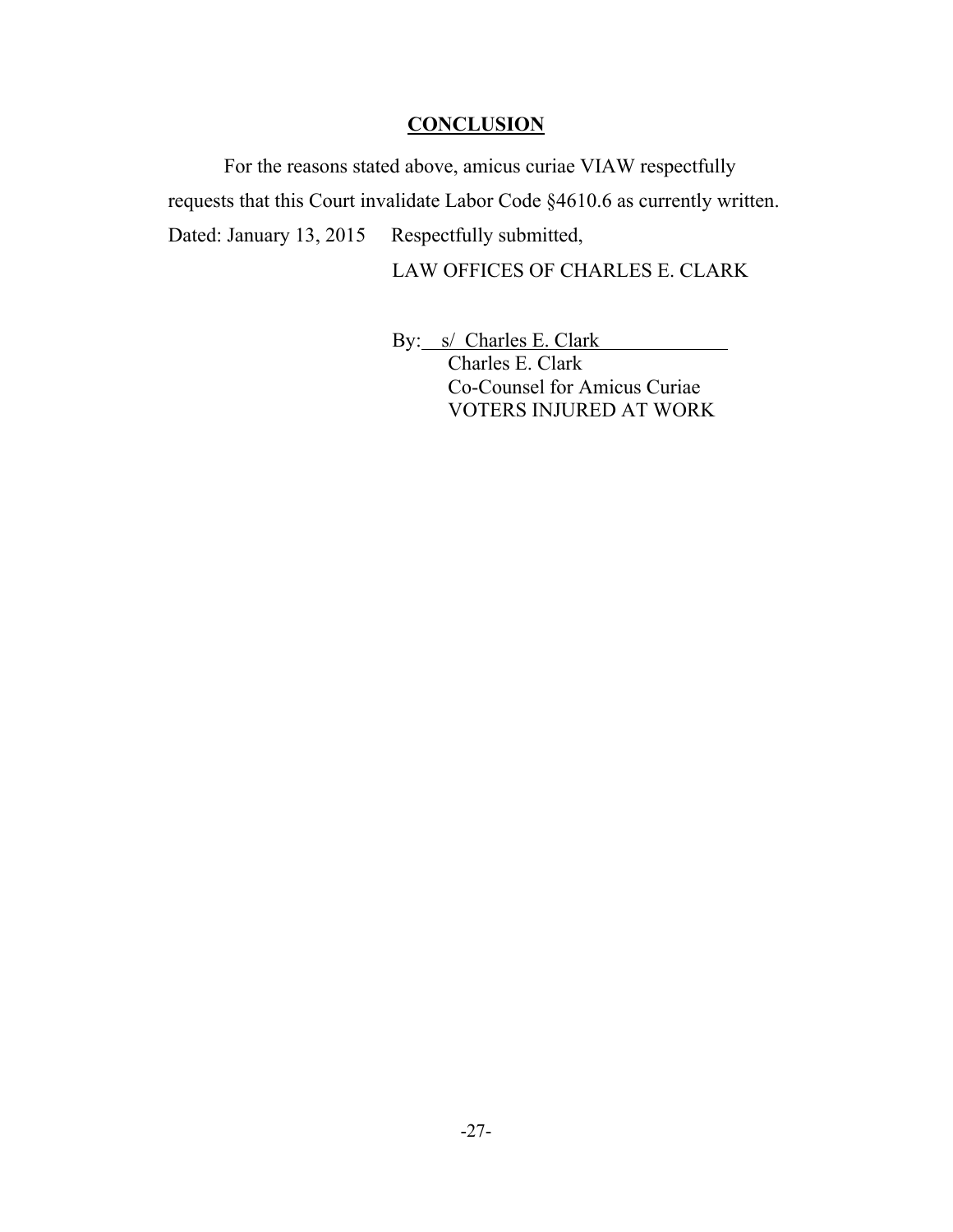#### **CERTIFICATE OF COMPLIANCE**

Counsel of Record hereby certifies that pursuant to Rule 8.204(c)(1) or 8.504(d)(1) of the California Rules of Court, the enclosed Application for Leave of Court to File Brief as Amicus Curiae and Proposed Brief of Amicus's Curiae Voters Injured at Work in Support of Petitioner Frances Stevens is produced using 13-point or greater Roman type, including footnotes, and contains 7,562 words, which is less than the total words permitted by the rules of court. Counsel relies on the word count of the computer program used to prepare this brief.

Dated: January 13, 2015 Respectfully submitted,

LAW OFFICES OF CHARLES E. CLARK

By: s/ Charles E. Clark

 Charles E. Clark Co-Counsel for Amicus Curiae VOTERS INJURED AT WORK